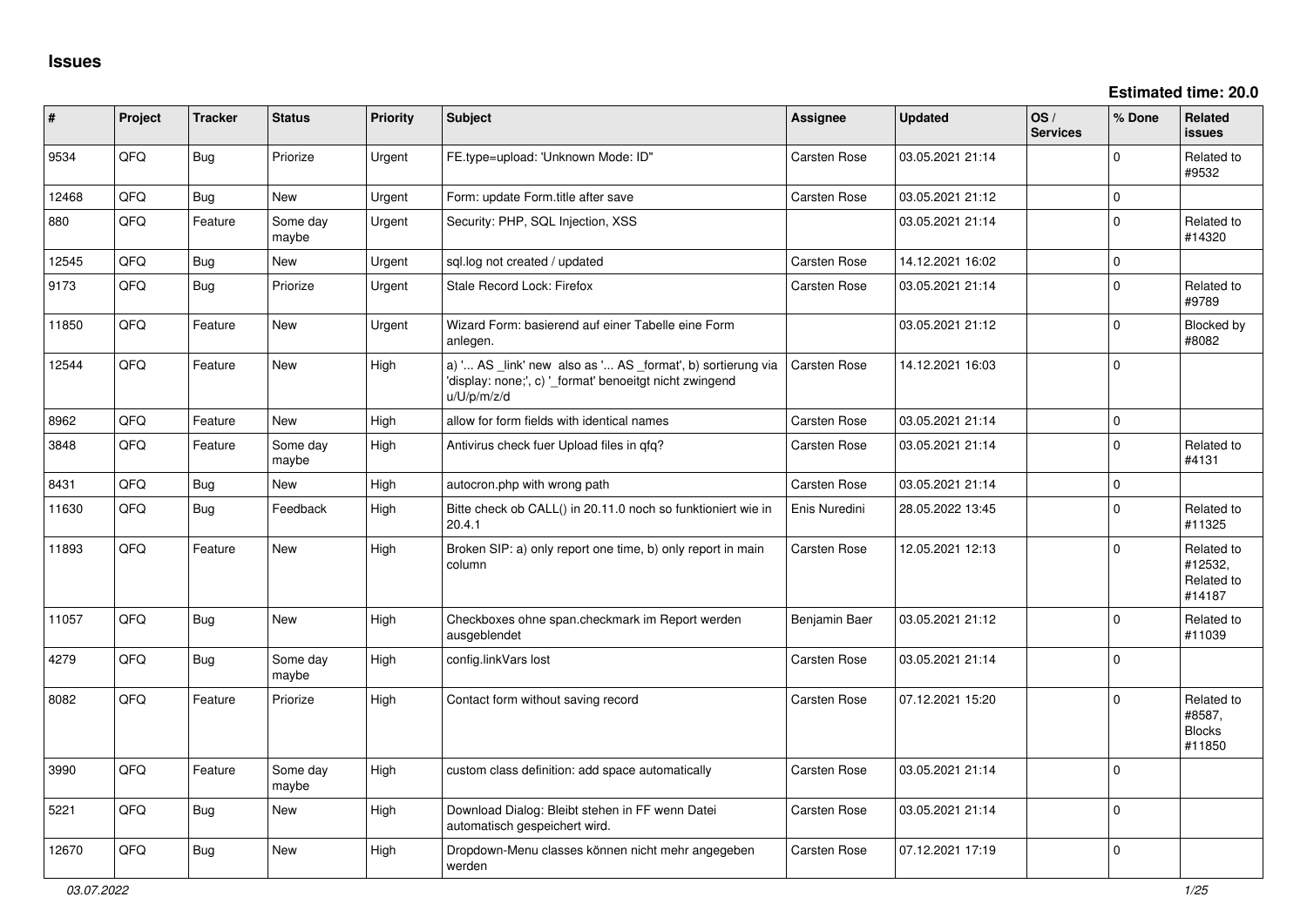| #     | Project | <b>Tracker</b> | <b>Status</b>     | <b>Priority</b> | Subject                                                                                 | <b>Assignee</b>     | <b>Updated</b>   | OS/<br><b>Services</b> | % Done      | Related<br>issues                            |
|-------|---------|----------------|-------------------|-----------------|-----------------------------------------------------------------------------------------|---------------------|------------------|------------------------|-------------|----------------------------------------------|
| 12066 | QFQ     | Bug            | New               | High            | enterAsSubmit: Forward wird nicht ausgeführt                                            | Enis Nuredini       | 29.05.2022 09:23 |                        | $\mathbf 0$ |                                              |
| 9531  | QFQ     | Bug            | New               | High            | FE File: Dynamic Update / modeSql / required detected even<br>it not set                | Carsten Rose        | 11.06.2021 20:32 |                        | $\mathbf 0$ | Related to<br>#12398                         |
| 7899  | QFQ     | Bug            | New               | High            | Fe.type=password / retype / required: always complain about<br>missing value            | <b>Carsten Rose</b> | 03.05.2021 21:14 |                        | $\mathbf 0$ |                                              |
| 9347  | QFQ     | Bug            | New               | High            | FE.type=upload with dynamic show/hidden: required not<br>detected                       | Carsten Rose        | 12.06.2021 10:40 |                        | $\mathbf 0$ | Related to<br>#5305,<br>Related to<br>#12398 |
| 13716 | QFQ     | Bug            | New               | High            | Firefox ask to store username/password                                                  | Enis Nuredini       | 30.05.2022 09:31 |                        | $\mathbf 0$ | Related to<br>#13827                         |
| 8083  | QFQ     | Bug            | New               | High            | FormEditor: primary table list does not respect<br>'indexDb={{indexData:Y}}'            | Carsten Rose        | 03.05.2021 21:14 |                        | $\mathbf 0$ | Has<br>duplicate<br>#6678                    |
| 9548  | QFQ     | Feature        | Feedback          | High            | FormElement: Pattern mismatch - optional report only on<br>focus lost                   | Benjamin Baer       | 03.05.2021 21:14 |                        | $\mathbf 0$ |                                              |
| 8891  | QFQ     | Bug            | New               | High            | formSubmitLog: do not log passwords                                                     | Enis Nuredini       | 25.03.2022 09:06 |                        | $\mathbf 0$ |                                              |
| 3570  | QFQ     | Bug            | Some day<br>maybe | High            | Formular mit prmitnew permitEdit=Always wird nicht<br>aufgerufen (ist leer)             | Carsten Rose        | 03.05.2021 21:14 |                        | $\mathbf 0$ |                                              |
| 12513 | QFQ     | Bug            | New               | High            | Implement server side check of maxlength                                                | Carsten Rose        | 07.12.2021 17:19 |                        | $\pmb{0}$   |                                              |
| 9517  | QFQ     | Feature        | In Progress       | High            | Input multiple tags with typeahead                                                      | Carsten Rose        | 03.05.2021 21:14 |                        | 40          | Related to<br>#10150                         |
| 5459  | QFQ     | Bug            | <b>New</b>        | High            | Multi DB: spread system tables between 'QFQ' and<br>'Data'-DB                           | Carsten Rose        | 03.05.2021 21:14 |                        | $\mathbf 0$ | Related to<br>#4720                          |
| 10508 | QFQ     | Bug            | New               | High            | Multi Form broken on Multi DB Instance                                                  | Carsten Rose        | 03.05.2021 21:12 |                        | $\mathbf 0$ |                                              |
| 7602  | QFQ     | Feature        | ToDo              | High            | Multi Select: with checkboxes                                                           | Benjamin Baer       | 22.03.2022 09:07 |                        | $\mathbf 0$ |                                              |
| 7650  | QFQ     | Bug            | New               | High            | Optional do not show 'required' sign on FormElement                                     | Carsten Rose        | 03.05.2021 21:14 |                        | $\mathbf 0$ |                                              |
| 5715  | QFQ     | Feature        | New               | High            | PDF Caching                                                                             | Carsten Rose        | 03.05.2021 21:14 |                        | $\mathbf 0$ | Related to<br>#5851,<br>Related to<br>#6357  |
| 8668  | QFQ     | Bug            | New               | High            | Pill disabled: dyamic mode 'hidden' not respected - FE is still<br>required             | Carsten Rose        | 03.05.2021 21:14 |                        | $\mathbf 0$ |                                              |
| 8204  | QFQ     | Feature        | Priorize          | High            | Position 'required mark'                                                                | Carsten Rose        | 16.06.2021 13:44 |                        | $\mathbf 0$ |                                              |
| 12508 | QFQ     | Bug            | In Progress       | High            | gfg Form: sendMail                                                                      | Karin Niffeler      | 19.03.2022 17:48 |                        | $\mathbf 0$ |                                              |
| 12463 | QFQ     | <b>Bug</b>     | ToDo              | High            | QFQ Function: 'function' and 'sql' on same level - output of<br>sql is shown two times. | Carsten Rose        | 15.12.2021 16:31 |                        | $\mathbf 0$ |                                              |
| 12395 | QFQ     | <b>Bug</b>     | ToDo              | High            | QFQ Function: Result two times shown                                                    | Carsten Rose        | 18.02.2022 08:59 |                        | $\mathsf 0$ |                                              |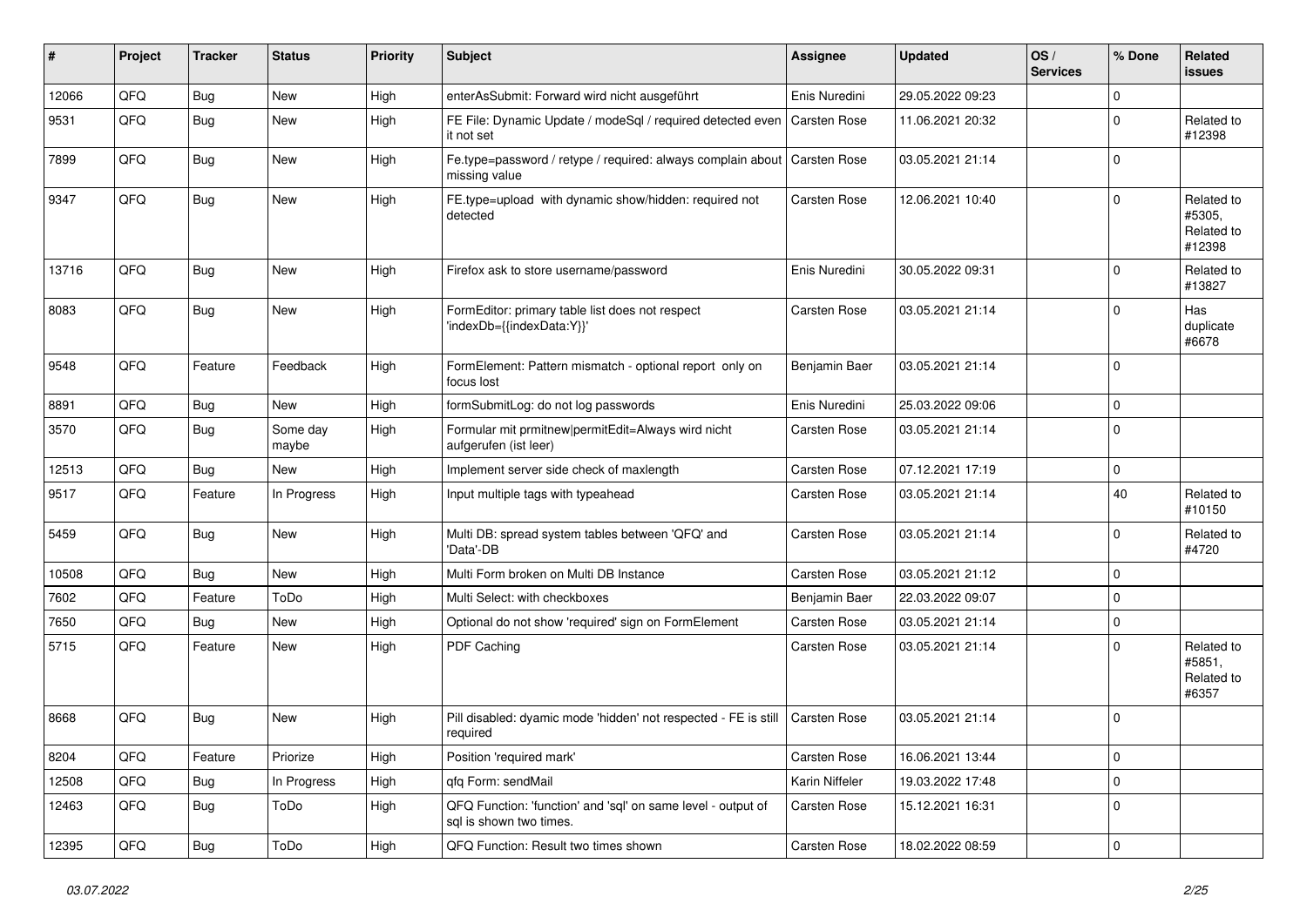| #     | Project | <b>Tracker</b> | <b>Status</b>     | <b>Priority</b> | <b>Subject</b>                                                                               | Assignee            | <b>Updated</b>   | OS/<br><b>Services</b> | % Done      | Related<br><b>issues</b>                                               |
|-------|---------|----------------|-------------------|-----------------|----------------------------------------------------------------------------------------------|---------------------|------------------|------------------------|-------------|------------------------------------------------------------------------|
| 14187 | QFQ     | Feature        | <b>New</b>        | High            | qfq.log: show current URL                                                                    | Carsten Rose        | 28.05.2022 11:02 |                        | $\mathbf 0$ | Related to<br>#13933,<br>Related to<br>#12532,<br>Related to<br>#11893 |
| 13757 | QFQ     | Feature        | New               | High            | QR / Bar-Code Plugin                                                                         | Enis Nuredini       | 19.03.2022 17:43 |                        | $\mathbf 0$ |                                                                        |
| 11237 | QFQ     | Bug            | New               | High            | Radiobutton / parameter.buttonClass= btn-default - kein dirty<br>Trigger                     | Benjamin Baer       | 03.05.2021 21:12 |                        | $\mathbf 0$ | Related to<br>#10766                                                   |
| 10766 | QFQ     | <b>Bug</b>     | New               | High            | Radiobutton / parameter.buttonClass=btn-default: dynamic<br>update                           |                     | 03.05.2021 21:12 |                        | $\mathbf 0$ | Related to<br>#11237                                                   |
| 3109  | QFQ     | Bug            | Some day<br>maybe | High            | RealUrl: Links werden nicht korrekt gerendert                                                | Carsten Rose        | 03.05.2021 21:14 |                        | $\pmb{0}$   |                                                                        |
| 9789  | QFQ     | <b>Bug</b>     | In Progress       | High            | Record Lock: release to early on 'leave page'                                                | <b>Carsten Rose</b> | 10.01.2022 09:25 |                        | 100         | Related to<br>#10081,<br>Related to<br>#9173,<br>Related to<br>#8702   |
| 3967  | QFQ     | Feature        | Some day<br>maybe | High            | Report: Checkbox, Radio, Dropdown, Input welches ohne<br>Submit funktioniert - 'Inline-Form' | Carsten Rose        | 03.05.2021 21:14 |                        | $\mathbf 0$ |                                                                        |
| 9052  | QFQ     | Feature        | Feedback          | High            | Report: CodeMirror with SQL Syntax Highlight in FE                                           | Enis Nuredini       | 08.06.2022 10:25 |                        | $\mathbf 0$ |                                                                        |
| 12974 | QFQ     | Bug            | New               | High            | Sanitize Queries in Action-Elements                                                          | Carsten Rose        | 07.12.2021 17:19 |                        | $\pmb{0}$   |                                                                        |
| 3727  | QFQ     | Feature        | <b>New</b>        | High            | Security: Session Hijacking erschweren                                                       | Carsten Rose        | 03.05.2021 21:14 |                        | $\mathbf 0$ |                                                                        |
| 9121  | QFQ     | Bug            | Priorize          | High            | sip links have r and __dbIndexData set                                                       | Carsten Rose        | 12.06.2021 10:41 |                        | $\mathbf 0$ |                                                                        |
| 12532 | QFQ     | Feature        | New               | High            | SIP-Parameter bei Seitenaufruf in Browser-Console<br>anzeigen                                | Carsten Rose        | 07.12.2021 17:19 |                        | $\mathbf 0$ | Related to<br>#11893,<br>Related to<br>#14187                          |
| 10081 | QFQ     | Bug            | New               | High            | Stale record lock after 'forbidden' character                                                | <b>Carsten Rose</b> | 03.05.2021 21:12 |                        | 0           | Related to<br>#10082,<br>Related to<br>#9789                           |
| 10114 | QFQ     | Feature        | New               | High            | Symbol (Link): 'G:' (Glyphicon) replaced by 'i:' (icon)                                      |                     | 07.12.2021 17:19 |                        | $\mathbf 0$ | Related to<br>#3797,<br>Related to<br>#4194                            |
| 4258  | QFG     | Feature        | Some day<br>maybe | High            | <b>System Defaults: Forms</b>                                                                | Carsten Rose        | 03.05.2021 21:14 |                        | $\pmb{0}$   |                                                                        |
| 10506 | QFQ     | Bug            | New               | High            | Template Group broken on MultiDB instance                                                    | Carsten Rose        | 03.05.2021 21:12 |                        | $\mathbf 0$ | Related to<br>#10505                                                   |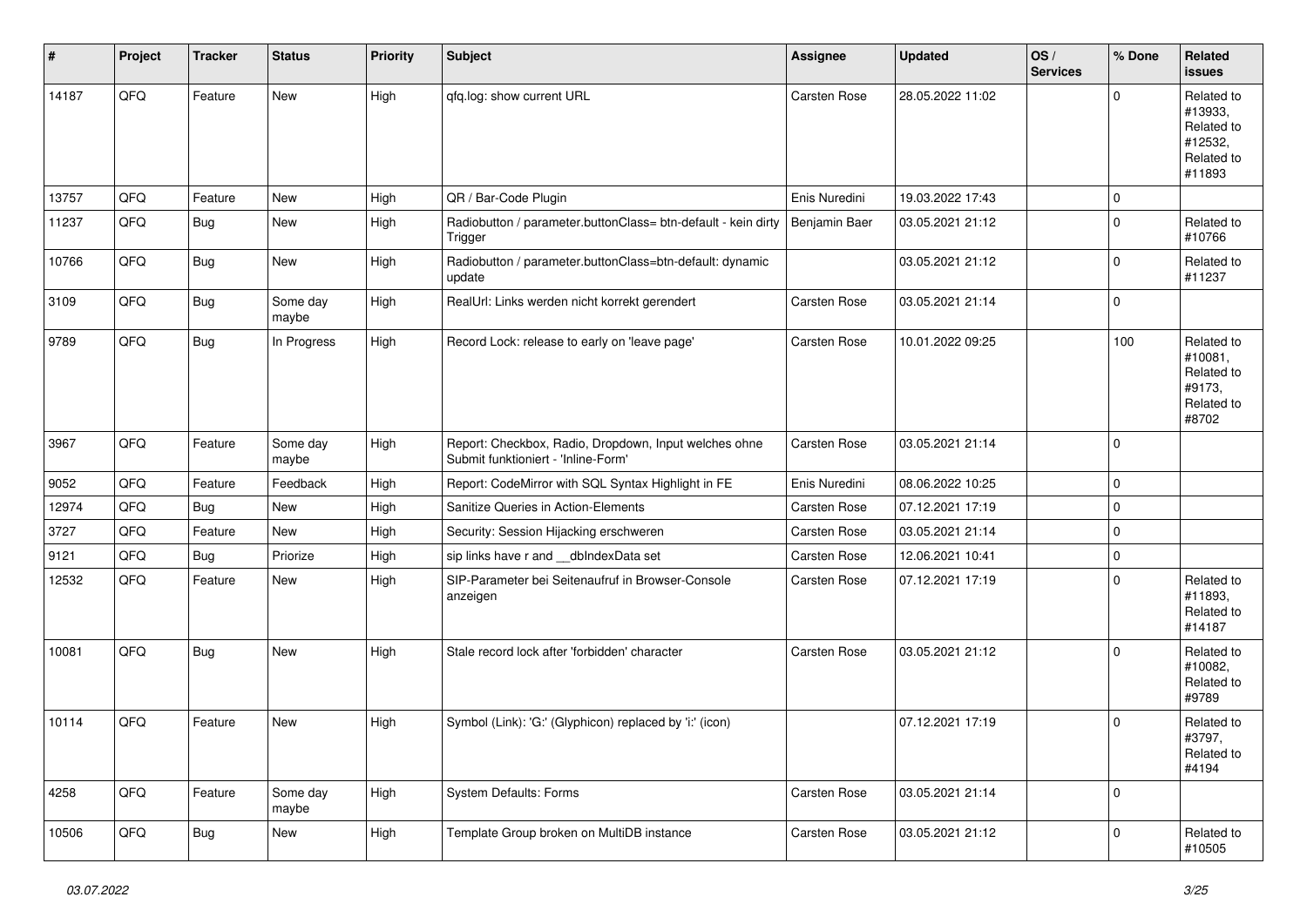| ∦     | Project | <b>Tracker</b> | <b>Status</b>     | <b>Priority</b> | <b>Subject</b>                                                                                                                               | <b>Assignee</b>     | <b>Updated</b>   | OS/<br><b>Services</b> | % Done      | Related<br>issues       |
|-------|---------|----------------|-------------------|-----------------|----------------------------------------------------------------------------------------------------------------------------------------------|---------------------|------------------|------------------------|-------------|-------------------------|
| 12702 | QFQ     | Bug            | New               | High            | templateGroup: broken in multiDb Setup                                                                                                       | <b>Carsten Rose</b> | 14.12.2021 16:02 |                        | $\mathbf 0$ |                         |
| 12186 | QFQ     | Feature        | <b>New</b>        | High            | TinyMCE Config für Objekte                                                                                                                   | Carsten Rose        | 07.12.2021 17:19 |                        | 0           | <b>Blocks</b><br>#12632 |
| 10640 | QFQ     | Bug            | New               | High            | TypeAhead Tag: FE editierbar trotz readOnly                                                                                                  | Carsten Rose        | 03.05.2021 21:12 |                        | $\mathbf 0$ | Related to<br>#7795     |
| 7850  | QFQ     | Feature        | <b>New</b>        | High            | Upload records: non 'pathFileName' column                                                                                                    | Carsten Rose        | 03.05.2021 21:14 |                        | $\mathbf 0$ |                         |
| 6116  | QFQ     | <b>Bug</b>     | Priorize          | High            | value of checkbox not saved                                                                                                                  | Carsten Rose        | 07.12.2021 17:19 |                        | $\mathbf 0$ |                         |
| 3061  | QFQ     | Bug            | Some day<br>maybe | High            | winstitute: mysql connection durcheinander - nmhp17<br>(ag7)/QFQ arbeitet mit DB/Tabellen von biostat.                                       | Carsten Rose        | 03.05.2021 21:14 |                        | $\mathbf 0$ |                         |
| 5576  | QFQ     | Bug            | <b>New</b>        | Normal          | Using MySQL 'DROP' requires privilege - wich is not really<br>necessary.                                                                     | Carsten Rose        | 01.02.2020 23:21 |                        | $\mathbf 0$ |                         |
| 4651  | QFQ     | Bug            | Some day<br>maybe | Normal          | "Loading document" Modal wird angezeigt bei uzhcd type=2<br>Ansicht                                                                          | Carsten Rose        | 01.02.2020 23:20 |                        | $\mathbf 0$ |                         |
| 4441  | QFQ     | Bug            | Some day<br>maybe | Normal          | \$ SERVER Vars sollten nur aus dem Store genommen<br>werden - Code entsprechend anpassen.                                                    |                     | 11.12.2019 16:02 |                        | $\mathbf 0$ |                         |
| 7101  | QFQ     | <b>Bug</b>     | Some day<br>maybe | Normal          | 'form' in SIP and 'report' - breaks                                                                                                          |                     | 01.02.2020 23:20 |                        | $\mathbf 0$ |                         |
| 5942  | QFQ     | Feature        | Priorize          | Normal          | "L' and 'type': append to links, generate via 'link' by using 'u:"                                                                           | Carsten Rose        | 01.02.2020 10:13 |                        | $\mathbf 0$ |                         |
| 5768  | QFQ     | Bug            | Some day<br>maybe | Normal          | {{pageLanguage:T}}' missing if QFQ is called via api                                                                                         | Carsten Rose        | 01.02.2020 23:19 |                        | $\mathbf 0$ |                         |
| 4092  | QFQ     | Bug            | Some day<br>maybe | Normal          | 1) Logging verbessern wann welches FE warum ausgefuehrt<br>wird, 2) Documentation: Best Practice Template Group                              | <b>Carsten Rose</b> | 01.02.2020 23:19 |                        | $\mathbf 0$ | Related to<br>#3504     |
| 3267  | QFQ     | Feature        | Some day<br>maybe | Normal          | 2 Forms auf einer Seite: real + Read only                                                                                                    | Carsten Rose        | 11.12.2019 16:03 |                        | $\mathbf 0$ |                         |
| 12269 | QFQ     | Feature        | New               | Normal          | 2FA - Login                                                                                                                                  | Carsten Rose        | 03.05.2021 20:45 |                        | $\pmb{0}$   |                         |
| 5548  | QFQ     | Feature        | Some day<br>maybe | Normal          | 801 Textfiles/Scriptfiles als Thumbnail                                                                                                      | Carsten Rose        | 07.03.2022 16:26 |                        | $\mathbf 0$ |                         |
| 3666  | QFQ     | Feature        | Some day<br>maybe | Normal          | a) Performance Messung: mysql_real_escape_string() im<br>Vergleich zu str_replace(), b) doppeltes Aufrufen von<br>mysql real escape string() | Carsten Rose        | 11.12.2019 16:02 |                        | $\mathbf 0$ |                         |
| 12038 | QFQ     | Feature        | <b>New</b>        | Normal          | a) STORE_VAR: filenameOnlyStripUniq, b) SP:<br>QSTRIPUNIQ()                                                                                  |                     | 17.02.2021 23:55 |                        | $\mathbf 0$ |                         |
| 11535 | QFQ     | Feature        | New               | Normal          | Ability to create SQL columns in frontend QFQ forms                                                                                          |                     | 17.11.2020 12:11 |                        | $\mathsf 0$ |                         |
| 11715 | QFQ     | <b>Bug</b>     | New               | Normal          | acceptZeroAsRequired and requiredOffButMark do not<br>coincide                                                                               |                     | 08.12.2020 12:13 |                        | $\pmb{0}$   |                         |
| 3942  | QFG     | Feature        | Some day<br>maybe | Normal          | Action Elemente: neu generierte IDs via FE weitergeben                                                                                       | Carsten Rose        | 11.12.2019 16:03 |                        | $\mathbf 0$ | Related to<br>#3941     |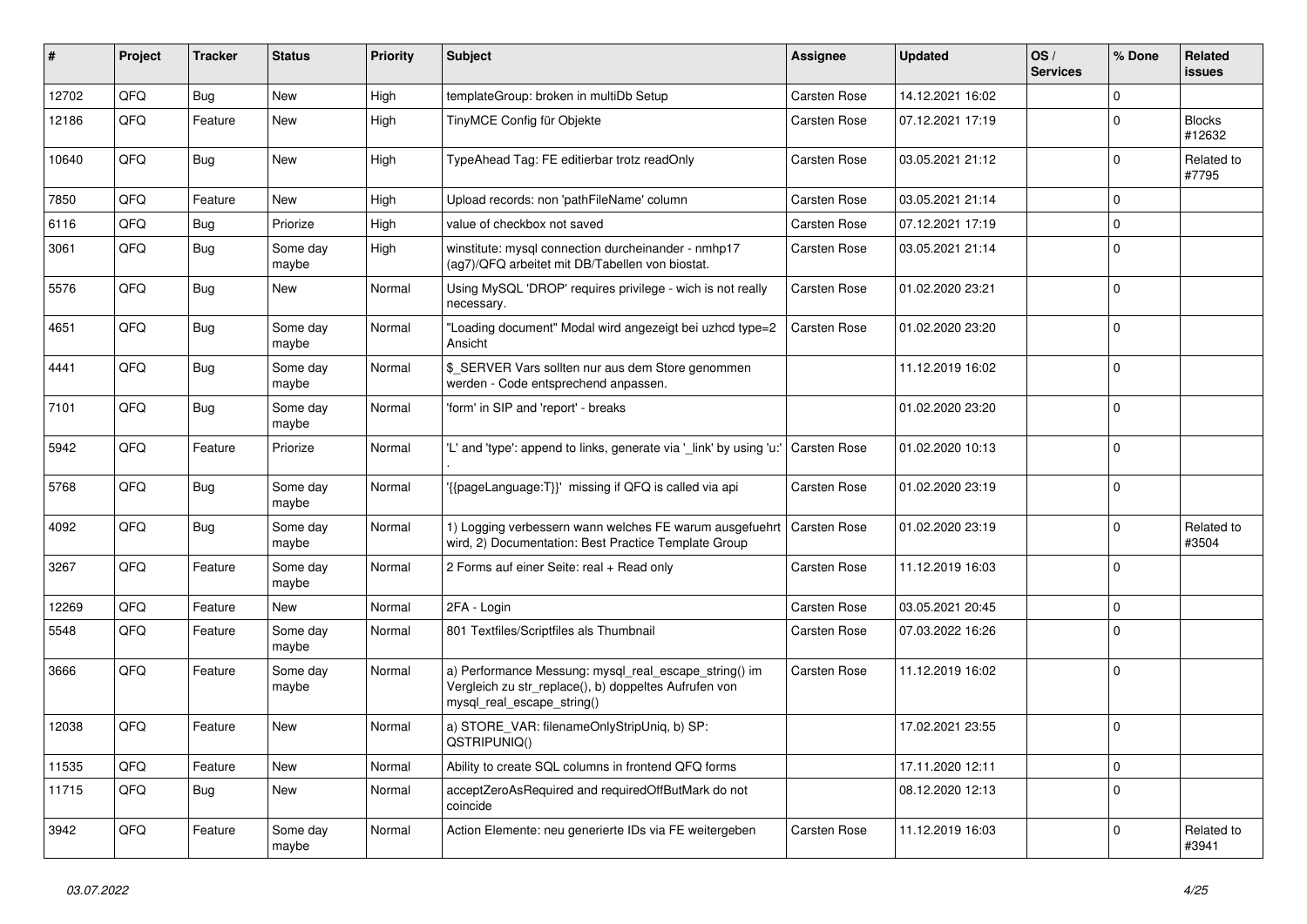| $\vert$ # | Project | <b>Tracker</b> | <b>Status</b>     | <b>Priority</b> | Subject                                                                                                        | <b>Assignee</b>     | <b>Updated</b>   | OS/<br><b>Services</b> | % Done      | Related<br><b>issues</b>                                                                                                                                              |
|-----------|---------|----------------|-------------------|-----------------|----------------------------------------------------------------------------------------------------------------|---------------------|------------------|------------------------|-------------|-----------------------------------------------------------------------------------------------------------------------------------------------------------------------|
| 12412     | QFQ     | Feature        | New               | Normal          | Action/Escape qualifier 'e' (empty), '0': if given, an empty<br>string (or '0') will be treated as 'not found' | <b>Carsten Rose</b> | 08.05.2021 09:40 |                        | $\pmb{0}$   | Related to<br>#12413,<br>Related to<br>#10012                                                                                                                         |
| 5131      | QFQ     | Feature        | <b>New</b>        | Normal          | Activate Spin Gear ('wait/busy' indicator) via LINK attribute                                                  | Carsten Rose        | 01.02.2020 23:21 |                        | $\pmb{0}$   |                                                                                                                                                                       |
| 7342      | QFQ     | Feature        | <b>New</b>        | Normal          | add content $=$ hide this                                                                                      | <b>Carsten Rose</b> | 01.02.2020 23:21 |                        | $\pmb{0}$   |                                                                                                                                                                       |
| 10979     | QFQ     | Feature        | New               | Normal          | Ajax Calls an API - dataReport                                                                                 | Carsten Rose        | 11.05.2022 12:15 |                        | $\pmb{0}$   |                                                                                                                                                                       |
| 14320     | QFQ     | Feature        | ToDo              | Normal          | Allow specific HTML Tags and Attributes: general, TinyMCE                                                      | Enis Nuredini       | 17.06.2022 10:44 |                        | $\mathbf 0$ | Related to<br>#12664,<br>Related to<br>#12039,<br>Related to<br>#11702,<br>Related to<br>#7239,<br>Related to<br>#3708,<br>Related to<br>#3646,<br>Related to<br>#880 |
| 9281      | QFQ     | Bug            | Some day<br>maybe | Normal          | Allow STRICT_TRANS_TABLES                                                                                      | Carsten Rose        | 02.01.2021 18:43 |                        | $\mathbf 0$ |                                                                                                                                                                       |
| 12119     | QFQ     | Feature        | <b>New</b>        | Normal          | AS paged: error message missing if there ist no 'r' argument.                                                  | Carsten Rose        | 03.05.2021 20:51 |                        | $\mathbf 0$ |                                                                                                                                                                       |
| 14077     | QFQ     | Bug            | <b>New</b>        | Normal          | As link: Attribute 'class' missing by r:1 and r:3 - but should<br>set                                          | Carsten Rose        | 28.05.2022 11:02 |                        | $\mathbf 0$ | Related to<br>#5342,<br>Related to<br>#4343                                                                                                                           |
| 13945     | QFQ     | Feature        | <b>New</b>        | Normal          | As link: content before/after link                                                                             | Enis Nuredini       | 28.05.2022 11:01 |                        | $\pmb{0}$   | Related to<br>#12262                                                                                                                                                  |
| 14233     | QFQ     | Bug            | <b>New</b>        | Normal          | AS _link: question - HTML is not rendered                                                                      | Carsten Rose        | 28.05.2022 11:02 |                        | $\mathbf 0$ |                                                                                                                                                                       |
| 3947      | QFQ     | Feature        | Some day<br>maybe | Normal          | Attack detectect: logout current user                                                                          | Carsten Rose        | 11.12.2019 16:03 |                        | $\pmb{0}$   | Related to<br>#5458,<br>Related to<br>#6299                                                                                                                           |
| 6299      | QFQ     | Feature        | Some day<br>maybe | Normal          | Attack detection: log table with invalid SIP access                                                            |                     | 11.12.2019 16:02 |                        | $\mathbf 0$ | Related to<br>#3947                                                                                                                                                   |
| 11522     | QFQ     | Bug            | <b>New</b>        | Normal          | Aus/Einblenden von Reitern                                                                                     |                     | 13.11.2020 14:58 |                        | $\mathbf 0$ |                                                                                                                                                                       |
| 9275      | QFQ     | Bug            | New               | Normal          | auteron: t3 page, which takes to long to respond, is not<br>reported properly                                  | Carsten Rose        | 01.02.2020 23:22 |                        | 100         |                                                                                                                                                                       |
| 10890     | QFQ     | <b>Bug</b>     | New               | Normal          | AutoCron hangs                                                                                                 |                     | 20.07.2020 13:56 |                        | $\pmb{0}$   |                                                                                                                                                                       |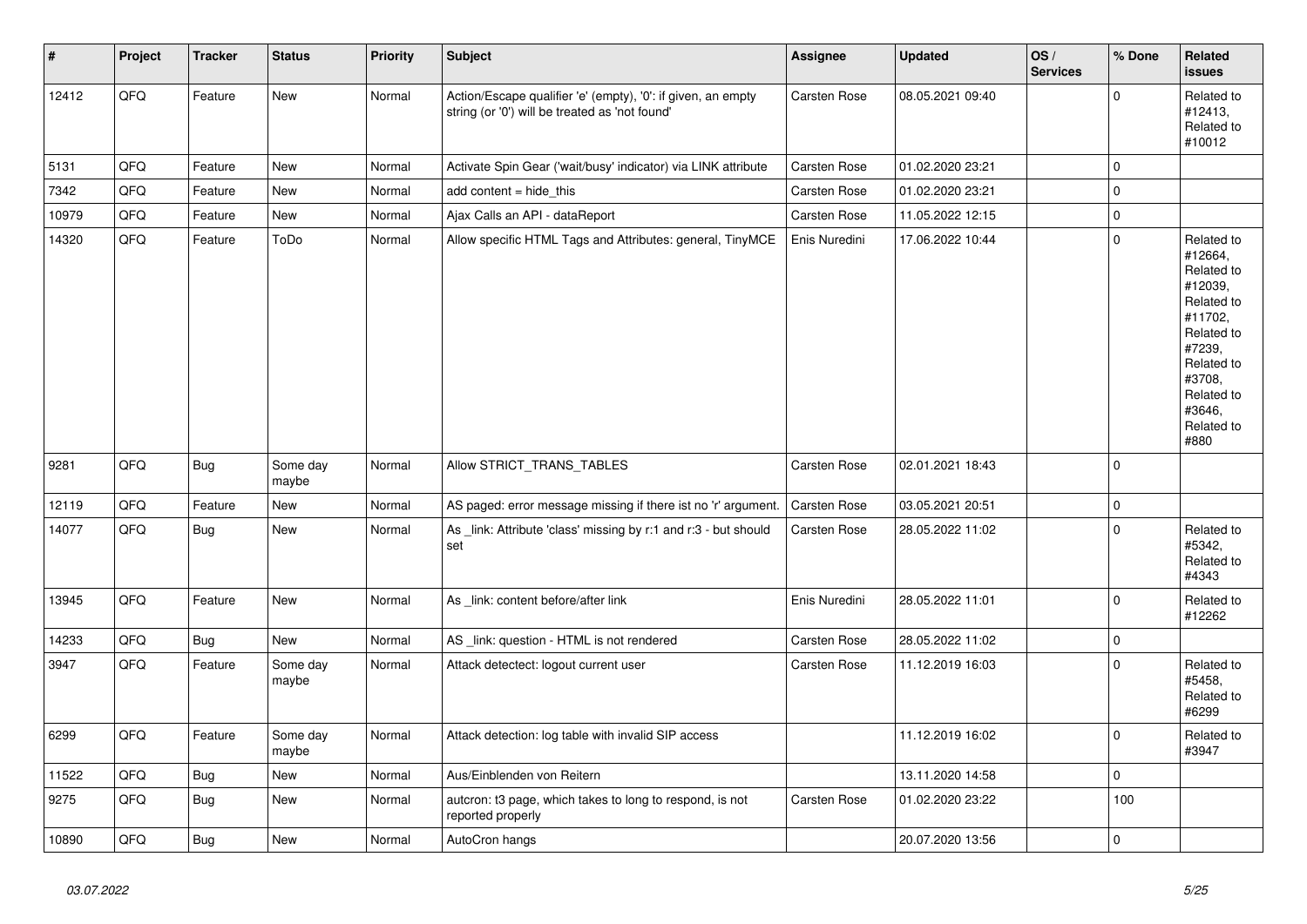| #     | Project | <b>Tracker</b> | <b>Status</b>     | <b>Priority</b> | <b>Subject</b>                                                                                       | <b>Assignee</b>     | <b>Updated</b>   | OS/<br><b>Services</b> | % Done      | Related<br><b>issues</b>                    |
|-------|---------|----------------|-------------------|-----------------|------------------------------------------------------------------------------------------------------|---------------------|------------------|------------------------|-------------|---------------------------------------------|
| 4250  | QFQ     | Feature        | <b>New</b>        | Normal          | AutoCron in QFQ via PHP                                                                              | Carsten Rose        | 01.02.2020 23:21 |                        | $\Omega$    | Related to<br>#3292,<br>Related to<br>#3291 |
| 12146 | QFQ     | Feature        | <b>New</b>        | Normal          | Autocron Job: Anzeigen wann der naechste Job ausgefuehrt<br>wird, resp das er nicht ausgefuehrt wird | Carsten Rose        | 15.03.2021 15:23 |                        | $\mathbf 0$ |                                             |
| 3291  | QFQ     | Feature        | Some day<br>maybe | Normal          | AutoCron websiteToken                                                                                | Carsten Rose        | 11.12.2019 16:02 |                        | $\mathbf 0$ | Related to<br>#4250                         |
| 13647 | QFQ     | <b>Bug</b>     | <b>New</b>        | Normal          | Autofocus funktioniert nicht auf Chrome                                                              | Benjamin Baer       | 19.03.2022 17:44 |                        | $\mathbf 0$ |                                             |
| 7452  | QFQ     | Feature        | Some day<br>maybe | Normal          | automate deployment new QFQ version                                                                  | <b>Carsten Rose</b> | 16.09.2021 15:10 |                        | $\mathbf 0$ |                                             |
| 13608 | QFQ     | Feature        | Some day<br>maybe | Normal          | Automatic Browser Language Redirect                                                                  | Enis Nuredini       | 17.06.2022 08:35 |                        | $\mathbf 0$ |                                             |
| 12452 | QFQ     | Feature        | Priorize          | Normal          | BaseURL: alsways with '/' at the end                                                                 | Carsten Rose        | 19.06.2022 13:45 |                        | $\mathbf 0$ | Related to<br>#10782                        |
| 9346  | QFQ     | Feature        | Priorize          | Normal          | beforeSave: check if an upload is given                                                              | Carsten Rose        | 11.06.2021 21:18 |                        | $\mathsf 0$ |                                             |
| 3782  | QFQ     | <b>Bug</b>     | Priorize          | Normal          | Bei fehlerhafter Eingabe (z.B. Datum) sollte das erwartete<br>Format angezeigt werden                | Carsten Rose        | 01.02.2020 10:13 |                        | $\mathbf 0$ |                                             |
| 7106  | QFQ     | Feature        | Some day<br>maybe | Normal          | Beispiel Nummerierung von Rows in Report                                                             |                     | 11.12.2019 16:01 |                        | $\mathsf 0$ |                                             |
| 7105  | QFQ     | Feature        | Some day<br>maybe | Normal          | Beispiel wie man in einer zweiten Tabelle speichert.                                                 |                     | 11.12.2019 16:01 |                        | $\Omega$    |                                             |
| 6288  | QFQ     | Feature        | Some day<br>maybe | Normal          | Best Practice: Erklaeren wie man ein Formular ganz in<br>'weiss' erstellen kann                      |                     | 11.12.2019 16:02 |                        | $\mathbf 0$ |                                             |
| 4194  | QFQ     | Feature        | In Progress       | Normal          | Bootstrap 4 ist jetzt offiziel                                                                       |                     | 03.05.2021 20:47 |                        | $\mathbf 0$ | Related to<br>#10114                        |
| 5783  | QFQ     | Feature        | Some day<br>maybe | Normal          | <b>BPMN View/Edit</b>                                                                                |                     | 11.12.2019 16:02 |                        | $\mathbf 0$ |                                             |
| 12546 | QFQ     | <b>Bug</b>     | Feedback          | Normal          | Branch 'Development' - Unit Tests mit dirty workaround<br>angepasst                                  | Carsten Rose        | 19.03.2022 17:48 |                        | $\mathbf 0$ |                                             |
| 8520  | QFQ     | Feature        | Some day<br>maybe | Normal          | Bring QFQ to Composer                                                                                | Carsten Rose        | 16.09.2021 15:10 |                        | $\mathbf 0$ |                                             |
| 9958  | QFQ     | <b>Bug</b>     | Priorize          | Normal          | Broken subrecord query: no error message                                                             | Carsten Rose        | 05.02.2021 15:15 |                        | $\pmb{0}$   |                                             |
| 9177  | QFQ     | <b>Bug</b>     | <b>New</b>        | Normal          | Bug? QFQ tries to save an action FE, which has real<br>existing column name                          | Carsten Rose        | 01.02.2020 23:22 |                        | $\mathbf 0$ |                                             |
| 8522  | QFQ     | Feature        | Some day<br>maybe | Normal          | build QFQ - npm warnings                                                                             | Benjamin Baer       | 01.02.2020 23:19 |                        | 50          |                                             |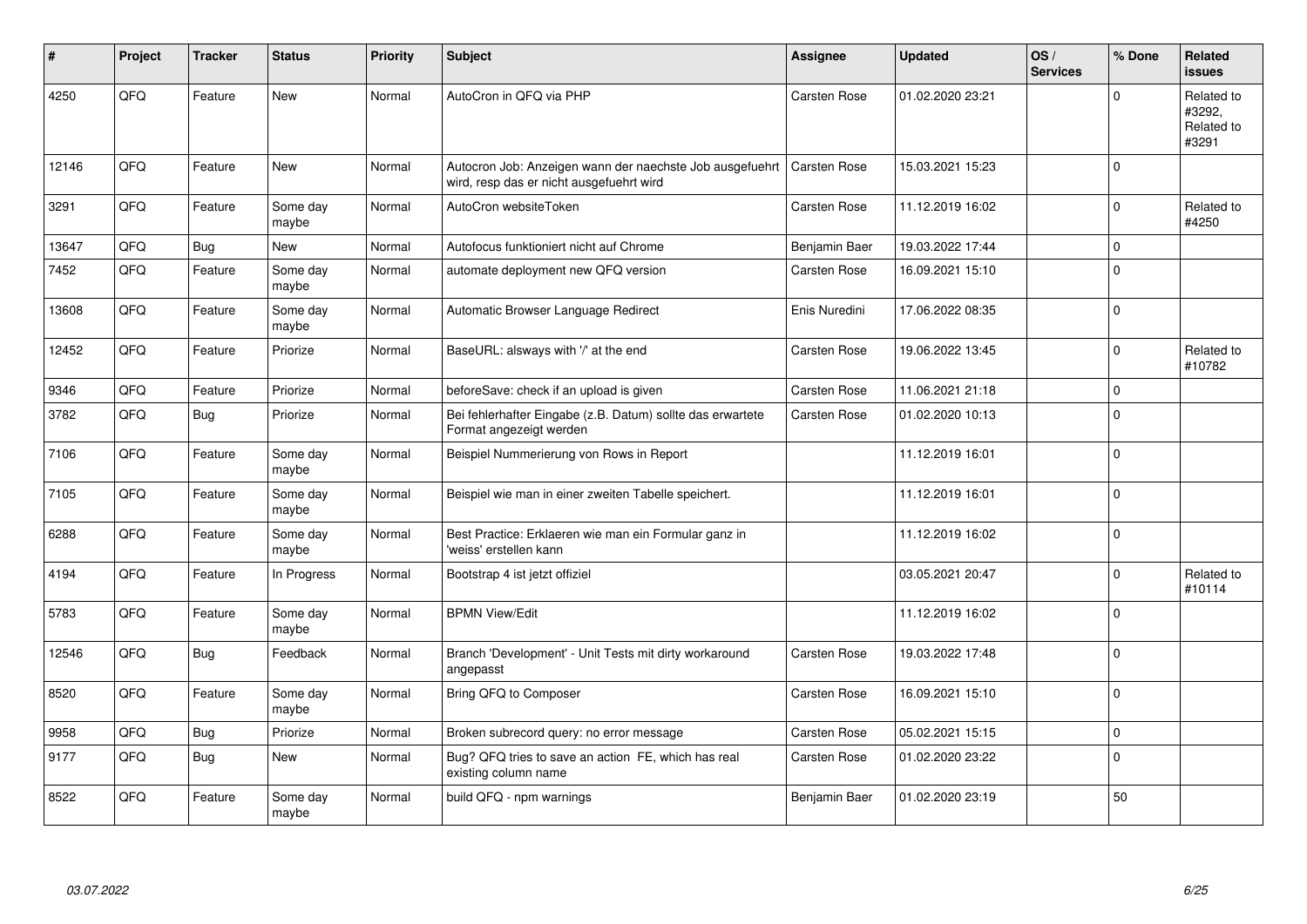| #     | <b>Project</b> | <b>Tracker</b> | <b>Status</b>     | <b>Priority</b> | Subject                                                                                                                       | <b>Assignee</b>     | <b>Updated</b>   | OS/<br><b>Services</b> | % Done              | <b>Related</b><br><b>issues</b>              |
|-------|----------------|----------------|-------------------|-----------------|-------------------------------------------------------------------------------------------------------------------------------|---------------------|------------------|------------------------|---------------------|----------------------------------------------|
| 10716 | QFQ            | Feature        | Some day<br>maybe | Normal          | Business Logic mit Externen Skripten                                                                                          | <b>Carsten Rose</b> | 16.09.2021 15:10 |                        | $\mathbf 0$         | Related to<br>#10713,<br>Related to<br>#8217 |
| 9781  | QFQ            | Feature        | <b>New</b>        | Normal          | Button: CSS class to make buttons smaller                                                                                     | Carsten Rose        | 01.02.2020 23:22 |                        | $\mathbf 0$         |                                              |
| 13467 | QFQ            | Feature        | New               | Normal          | ChangeLog Generator                                                                                                           | Carsten Rose        | 19.03.2022 17:46 |                        | $\mathbf 0$         | Related to<br>#11460                         |
| 13451 | QFQ            | Bug            | New               | Normal          | Character Counter / Max Character: Problem in Safari                                                                          | Carsten Rose        | 15.04.2022 17:18 |                        | $\mathbf 0$         |                                              |
| 12474 | QFQ            | Feature        | New               | Normal          | Check BaseConfigURL if it is given and the the last char is '/'                                                               | Carsten Rose        | 03.05.2021 20:45 |                        | $\mathbf 0$         |                                              |
| 9853  | QFQ            | Feature        | New               | Normal          | Check das SQL / QFQ / Mail Logfile geschrieben wird                                                                           |                     | 09.01.2020 11:15 |                        | $\mathbf 0$         |                                              |
| 9669  | QFQ            | <b>Bug</b>     | Some day<br>maybe | Normal          | Checkbox / Template Group: radio/checkbox visible broken<br>after 'add'                                                       | Carsten Rose        | 16.06.2021 13:47 |                        | $\mathbf 0$         | Related to<br>#8091                          |
| 11752 | QFQ            | Bug            | New               | Normal          | checkbox renders multiple input elements with same name                                                                       | Carsten Rose        | 17.12.2020 14:58 |                        | $\mathbf 0$         | Related to<br>#11750                         |
| 9691  | QFQ            | Bug            | In Progress       | Normal          | Checkbox: dynamic update > readonly                                                                                           | Carsten Rose        | 01.02.2020 23:22 |                        | 50                  | Related to<br>#9834                          |
| 12163 | QFQ            | Feature        | <b>New</b>        | Normal          | Checkbox: table wrap                                                                                                          | Carsten Rose        | 03.05.2021 20:51 |                        | $\mathbf 0$         |                                              |
| 12476 | QFQ            | Feature        | New               | Normal          | clearMe: a) should trigger 'dirty', b) sticky on textarea resize                                                              | Benjamin Baer       | 04.01.2022 08:40 |                        | $\mathbf 0$         | Related to<br>#9528                          |
| 6870  | QFQ            | Feature        | Priorize          | Normal          | Click on '_link' triggers an API call                                                                                         | Benjamin Baer       | 03.01.2022 08:25 |                        | $\mathbf 0$         |                                              |
| 4420  | QFQ            | Feature        | Some day<br>maybe | Normal          | Client: Local Storage - store the changes of a form, local in<br>the browser.                                                 | Benjamin Baer       | 11.12.2019 16:02 |                        | $\mathbf 0$         |                                              |
| 6715  | QFQ            | Feature        | Some day<br>maybe | Normal          | Code-Refactoring: dbArray vereinheitlichen                                                                                    | Carsten Rose        | 11.12.2019 16:02 |                        | $\mathbf 0$         |                                              |
| 7102  | QFQ            | Feature        | New               | Normal          | Comment sign in report: '#' and '--'                                                                                          | Carsten Rose        | 01.02.2020 23:21 |                        | $\mathbf 0$         |                                              |
| 3349  | QFQ            | Bug            | Some day<br>maybe | Normal          | config.qfq.ini: a) vertraegt keine '=' im Value (z.B. Passwort),<br>b) Values sollten in ticks einschliessbar sein (spaces, ) | Carsten Rose        | 11.12.2019 16:02 |                        | $\mathbf 0$         |                                              |
| 12714 | QFQ            | Bug            | <b>New</b>        | Normal          | Conversion of GIF to PDF broken when GIF contains Alpha.                                                                      | Carsten Rose        | 19.03.2022 17:49 |                        | $\mathbf 0$         |                                              |
| 4650  | QFQ            | Feature        | Some day<br>maybe | Normal          | Convert html to doc/rtf                                                                                                       | Carsten Rose        | 01.02.2020 23:20 |                        | $\mathbf 0$         | Related to<br>#10704                         |
| 12327 | QFQ            | <b>Bug</b>     | New               | Normal          | Copy to clipboard: Glyphicon can not be changed                                                                               | Carsten Rose        | 27.12.2021 17:59 |                        | $\mathbf 0$         |                                              |
| 12330 | QFQ            | Feature        | New               | Normal          | Copy to input field / text area / TinyMCE                                                                                     | Carsten Rose        | 07.04.2021 09:01 |                        | 0                   |                                              |
| 8089  | QFQ            | Feature        | New               | Normal          | Copy/Paste for FormElements                                                                                                   | Carsten Rose        | 01.02.2020 23:22 |                        | $\mathbf 0$         |                                              |
| 10738 | QFQ            | Feature        | Some day<br>maybe | Normal          | CORS headers for external API requests                                                                                        |                     | 10.06.2020 14:00 |                        | $\mathsf 0$         |                                              |
| 13843 | QFQ            | Feature        | New               | Normal          | Create JWT via QFQ                                                                                                            | Carsten Rose        | 19.03.2022 17:42 |                        | $\mathsf 0$         |                                              |
| 13841 | QFQ            | Feature        | New               | Normal          | Create PDF via iText - evaluate                                                                                               | Carsten Rose        | 19.03.2022 17:42 |                        | $\mathsf{O}\xspace$ |                                              |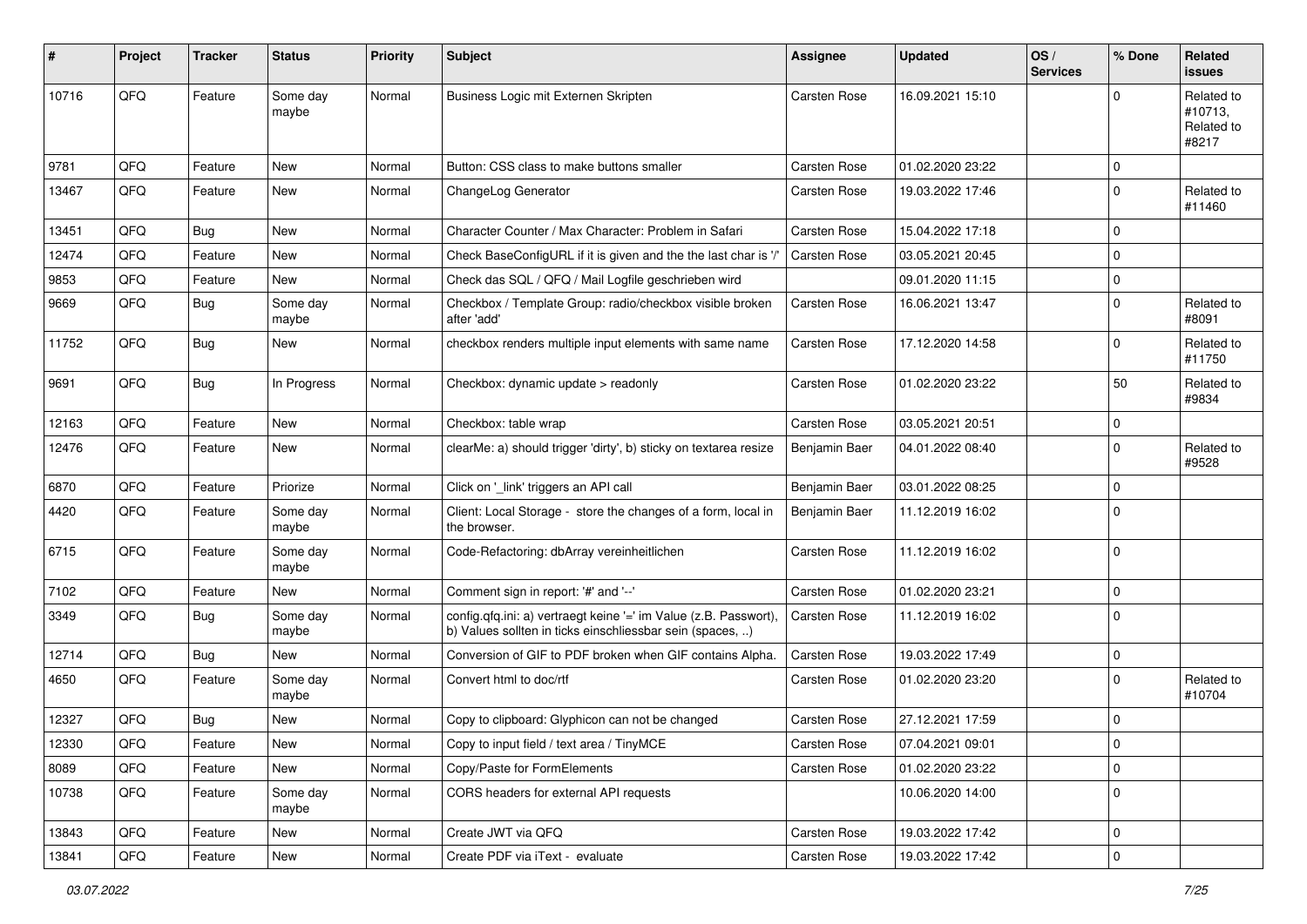| #     | Project | <b>Tracker</b> | <b>Status</b>              | <b>Priority</b> | Subject                                                                                                                                                       | <b>Assignee</b>     | <b>Updated</b>   | OS/<br><b>Services</b> | % Done      | <b>Related</b><br><b>issues</b> |
|-------|---------|----------------|----------------------------|-----------------|---------------------------------------------------------------------------------------------------------------------------------------------------------------|---------------------|------------------|------------------------|-------------|---------------------------------|
| 9136  | QFQ     | Feature        | <b>New</b>                 | Normal          | Create ZIP files with dynamic PDFs                                                                                                                            | <b>Carsten Rose</b> | 01.02.2020 23:22 |                        | $\mathbf 0$ |                                 |
| 4719  | QFQ     | Feature        | Some day<br>maybe          | Normal          | Custom Message in Client in case of 'Browser tab close,<br>modification will be lost'                                                                         |                     | 01.02.2020 23:20 |                        | $\mathbf 0$ |                                 |
| 12337 | QFQ     | Feature        | Some day<br>maybe          | Normal          | Database.php: better caching                                                                                                                                  | Carsten Rose        | 16.09.2021 15:10 |                        | $\mathbf 0$ |                                 |
| 13767 | QFQ     | Bug            | Feedback                   | Normal          | date/time-picker: required shows up/down button orange                                                                                                        | Enis Nuredini       | 16.05.2022 23:16 |                        | $\mathbf 0$ |                                 |
| 14303 | QFQ     | Bug            | ToDo                       | Normal          | datetime broken with picker                                                                                                                                   | Enis Nuredini       | 17.06.2022 09:02 |                        | $\mathbf 0$ | Related to<br>#12630            |
| 6992  | QFQ     | Feature        | Some day<br>maybe          | Normal          | DB exception: Syntax Highlight                                                                                                                                |                     | 11.12.2019 16:01 |                        | 0           | Related to<br>#5450             |
| 4627  | QFQ     | Feature        | Some day<br>maybe          | Normal          | dbupdate: all tables - check 'create', 'modified' if it is possible<br>to change to default 'CURRENT_TIMESTAMP' and modified<br>'ON UPDATE CURRENT_TIMESTAMP' |                     | 01.02.2020 23:20 |                        | $\mathbf 0$ |                                 |
| 3130  | QFQ     | Bug            | Some day<br>maybe          | Normal          | Debug Info's nicht korrekt nach 'New > Save'.                                                                                                                 | <b>Carsten Rose</b> | 11.12.2019 16:03 |                        | $\mathbf 0$ | Related to<br>#3253             |
| 3331  | QFQ     | Feature        | Some day<br>maybe          | Normal          | Default Tooltip fuer _page? Links: mit Form und Record ID                                                                                                     | Carsten Rose        | 11.12.2019 16:02 |                        | $\mathbf 0$ |                                 |
| 9348  | QFQ     | Feature        | New                        | Normal          | defaultThumbnailSize: pre render thumbnails                                                                                                                   | Carsten Rose        | 12.06.2021 09:05 |                        | $\mathbf 0$ |                                 |
| 13566 | QFQ     | Feature        | Ready to sync<br>(develop) | Normal          | Delete config-example.qfq.php file                                                                                                                            | Carsten Rose        | 23.12.2021 09:25 |                        | $\mathbf 0$ |                                 |
| 5850  | QFQ     | Feature        | Some day<br>maybe          | Normal          | Deployment: In QFQ Doc best practice fuer zeitgemaesses<br>Deployment beschreiben                                                                             |                     | 01.02.2020 23:20 |                        | $\mathbf 0$ |                                 |
| 7630  | QFQ     | Feature        | Priorize                   | Normal          | detailed error message for simple upload                                                                                                                      | <b>Carsten Rose</b> | 01.02.2020 10:13 |                        | $\mathbf 0$ |                                 |
| 7481  | QFQ     | Feature        | New                        | Normal          | Detect 'BaseUrl' automatically                                                                                                                                | Carsten Rose        | 01.02.2020 23:21 |                        | $\mathbf 0$ |                                 |
| 12503 | QFQ     | Feature        | Priorize                   | Normal          | Detect dangerous UPDATE statement with missing WHERE                                                                                                          | Carsten Rose        | 05.05.2021 22:09 |                        | $\mathbf 0$ |                                 |
| 3458  | QFQ     | Feature        | Some day<br>maybe          | Normal          | Display 'Edit Form Element'-Checkbox on form: should<br>depend on FE Group                                                                                    | Carsten Rose        | 11.12.2019 16:02 |                        | $\mathbf 0$ | Related to<br>#3447             |
| 8892  | QFQ     | Feature        | Some day<br>maybe          | Normal          | Display and Edit SQL Comments in Form Editor                                                                                                                  | Carsten Rose        | 11.12.2019 16:01 |                        | $\mathbf 0$ |                                 |
| 13460 | QFQ     | Bug            | New                        | Normal          | Doc: Password set/reset  password should not processed<br>with 'html encode'                                                                                  | Carsten Rose        | 19.03.2022 17:46 |                        | $\mathbf 0$ |                                 |
| 14377 | QFQ     | Bug            | New                        | Normal          | Documentation > General Tips: white page after migration                                                                                                      | Enis Nuredini       | 19.06.2022 16:37 |                        | $\mathbf 0$ |                                 |
| 8894  | QFQ     | Feature        | Some day<br>maybe          | Normal          | Documentation Tags Usable in QFQ Application                                                                                                                  | Carsten Rose        | 11.12.2019 16:01 |                        | $\mathbf 0$ |                                 |
| 8316  | QFQ     | <b>Bug</b>     | Feedback                   | Normal          | Documentation/Behaviour for Nested Queries and<br>Record-Store confusing                                                                                      | Nicola Chiapolini   | 20.11.2019 09:14 |                        | $\mathbf 0$ |                                 |
| 3905  | QFQ     | Feature        | Some day<br>maybe          | Normal          | Documentation: Best Practice anhand eines Online<br>Bewerbungstools                                                                                           | Carsten Rose        | 11.12.2019 16:03 |                        | $\mathbf 0$ |                                 |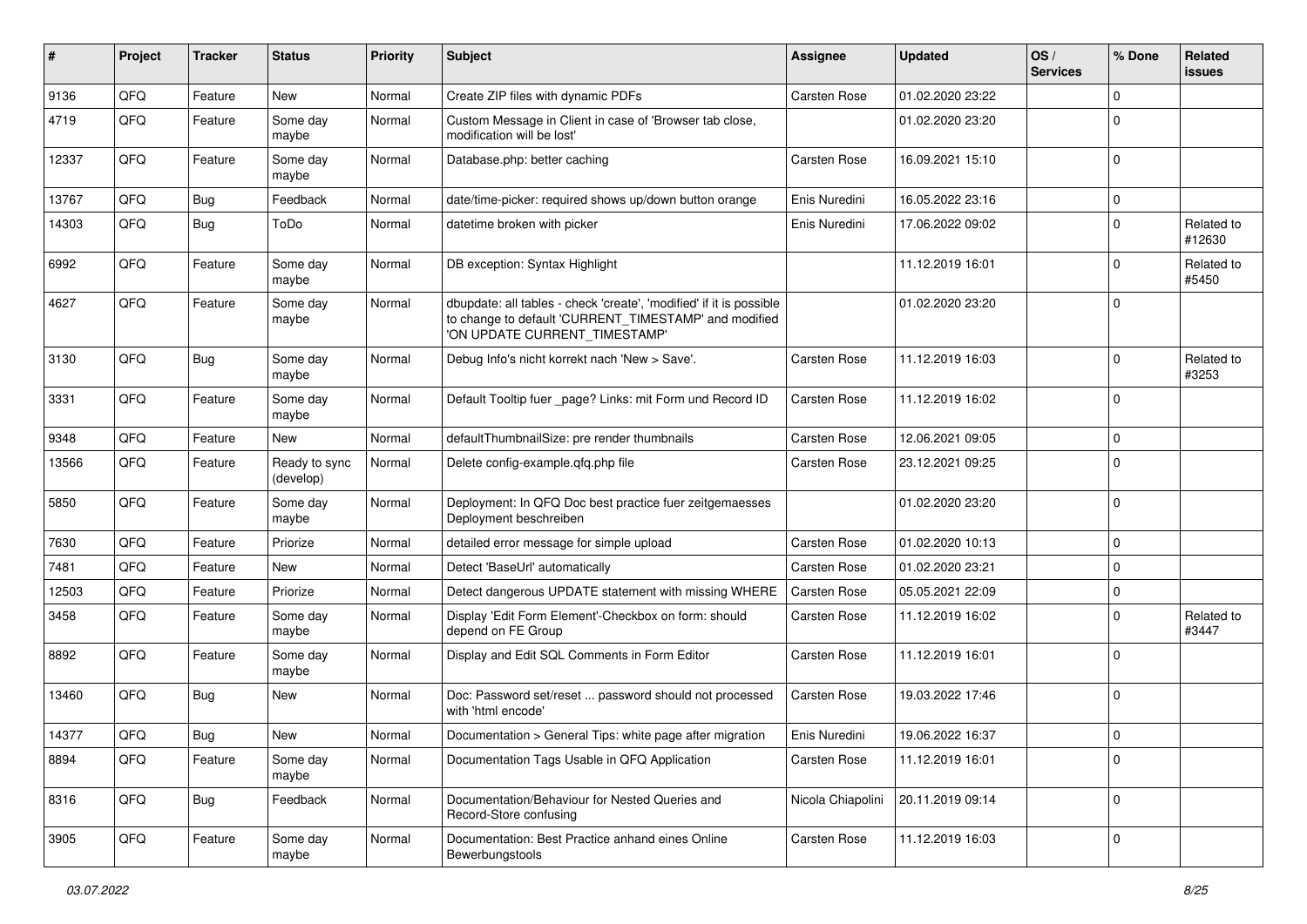| #     | Project | <b>Tracker</b> | <b>Status</b>     | <b>Priority</b> | <b>Subject</b>                                                                                                     | <b>Assignee</b> | <b>Updated</b>   | OS/<br><b>Services</b> | % Done      | Related<br><b>issues</b> |
|-------|---------|----------------|-------------------|-----------------|--------------------------------------------------------------------------------------------------------------------|-----------------|------------------|------------------------|-------------|--------------------------|
| 12109 | QFQ     | Feature        | <b>New</b>        | Normal          | Donwload Link: Plain, SIP, Persistent Link, Peristent SIP -<br>new notation                                        | Carsten Rose    | 03.05.2021 20:45 |                        | 0           | Related to<br>#12085     |
| 4293  | QFQ     | <b>Bug</b>     | Some day<br>maybe | Normal          | Download broken if token 'd:' is missing - but no error<br>message                                                 | Carsten Rose    | 11.12.2019 16:03 |                        | $\Omega$    | Related to<br>#7514      |
| 10996 | QFQ     | Feature        | New               | Normal          | Download video via sip: no seek                                                                                    | Carsten Rose    | 12.08.2020 14:18 |                        | 0           |                          |
| 6292  | QFQ     | Feature        | New               | Normal          | Download: File speichern mit Hash aber original Filename in<br>der Datenbank vermerken fuer Downloads              | Carsten Rose    | 01.02.2020 23:21 |                        | $\Omega$    |                          |
| 7100  | QFQ     | Feature        | Some day<br>maybe | Normal          | Download: log access, max downloads, time limit                                                                    |                 | 01.02.2020 23:19 |                        | $\Omega$    |                          |
| 7217  | QFQ     | Feature        | Priorize          | Normal          | Download: notice User if `_sip=?` is missing                                                                       | Carsten Rose    | 01.02.2020 10:13 |                        | $\mathbf 0$ |                          |
| 5562  | QFQ     | Feature        | Priorize          | Normal          | Drag'n'Drop fuer Uploads                                                                                           | Benjamin Baer   | 21.03.2022 09:52 |                        | $\Omega$    | Related to<br>#9706      |
| 12603 | QFQ     | Feature        | <b>New</b>        | Normal          | Dropdown (Select), Radio, checkbox:<br>itemListAlways={{!SELECT key, value}}                                       | Carsten Rose    | 19.03.2022 17:47 |                        | $\Omega$    |                          |
| 10119 | QFQ     | Feature        | <b>New</b>        | Normal          | Dropdown (selectlist) & Type Ahead: format and catagorize<br>list                                                  | Carsten Rose    | 07.05.2020 09:36 |                        | $\Omega$    |                          |
| 2995  | QFQ     | Feature        | Some day<br>maybe | Normal          | Dropdown JQuery Plugin: 'chosen' - Moeglichkeit um Select<br>Listen mehr Funktion zu geben. Kein Bootstrap noetig. | Carsten Rose    | 11.12.2019 16:03 |                        | $\Omega$    |                          |
| 9975  | QFQ     | <b>Bug</b>     | Priorize          | Normal          | Dropdown Menu: 'r:3' broken                                                                                        | Carsten Rose    | 01.02.2020 10:13 |                        | 0           |                          |
| 4869  | QFQ     | Feature        | Some day<br>maybe | Normal          | Dynamic Update (show, hide, readonly?, required?) for<br><b>Template Group Elements</b>                            | Carsten Rose    | 01.02.2020 23:19 |                        | $\Omega$    | Related to<br>#4865      |
| 4583  | QFQ     | <b>Bug</b>     | Some day<br>maybe | Normal          | Dynamic Update bei TypeAhead Feldern                                                                               | Carsten Rose    | 01.02.2020 23:19 |                        | $\Omega$    |                          |
| 2665  | QFQ     | Bug            | Priorize          | Normal          | Dynamic Update funktioniert nicht, wenn beim<br>entsprechenden FormElement eine size angegeben ist.                | Benjamin Baer   | 03.01.2022 08:12 |                        | 30          |                          |
| 3216  | QFQ     | Feature        | Some day<br>maybe | Normal          | dynamic update für checkbox label2                                                                                 | Carsten Rose    | 11.12.2019 16:03 |                        | 0           | Related to<br>#2081      |
| 11504 | QFQ     | Feature        | New               | Normal          | Dynamic Update: Button text update for 'Save',' Close' &<br>'Delete'                                               | Carsten Rose    | 12.11.2020 23:44 |                        | $\Omega$    |                          |
| 3811  | QFQ     | <b>Bug</b>     | Some day<br>maybe | Normal          | Dynamic Update: extraButtonInfo - Text aktualisieren                                                               | Carsten Rose    | 11.12.2019 16:03 |                        | 0           | Related to<br>#11517     |
| 6224  | QFQ     | Feature        | Priorize          | Normal          | Dynamic update: fade in/out fields                                                                                 | Benjamin Baer   | 21.03.2022 09:50 |                        | 0           |                          |
| 8106  | QFQ     | <b>Bug</b>     | Some day<br>maybe | Normal          | Dynamic Update: Feld kann nicht auf empty zurückgesetzt<br>werden                                                  | Carsten Rose    | 11.12.2019 16:01 |                        | $\mathbf 0$ |                          |
| 4082  | QFQ     | Feature        | New               | Normal          | Dynamic Update: modeSql - useful default                                                                           | Carsten Rose    | 01.02.2020 23:22 |                        | $\mathbf 0$ |                          |
| 3682  | QFQ     | Bug            | Some day<br>maybe | Normal          | Dynamic update: Radio buttons                                                                                      | Carsten Rose    | 11.12.2019 16:02 |                        | $\mathbf 0$ |                          |
| 7002  | QFQ     | Bug            | New               | Normal          | Dynamic Update: row does not disappear / appear                                                                    | Carsten Rose    | 01.02.2020 23:22 |                        | 0           |                          |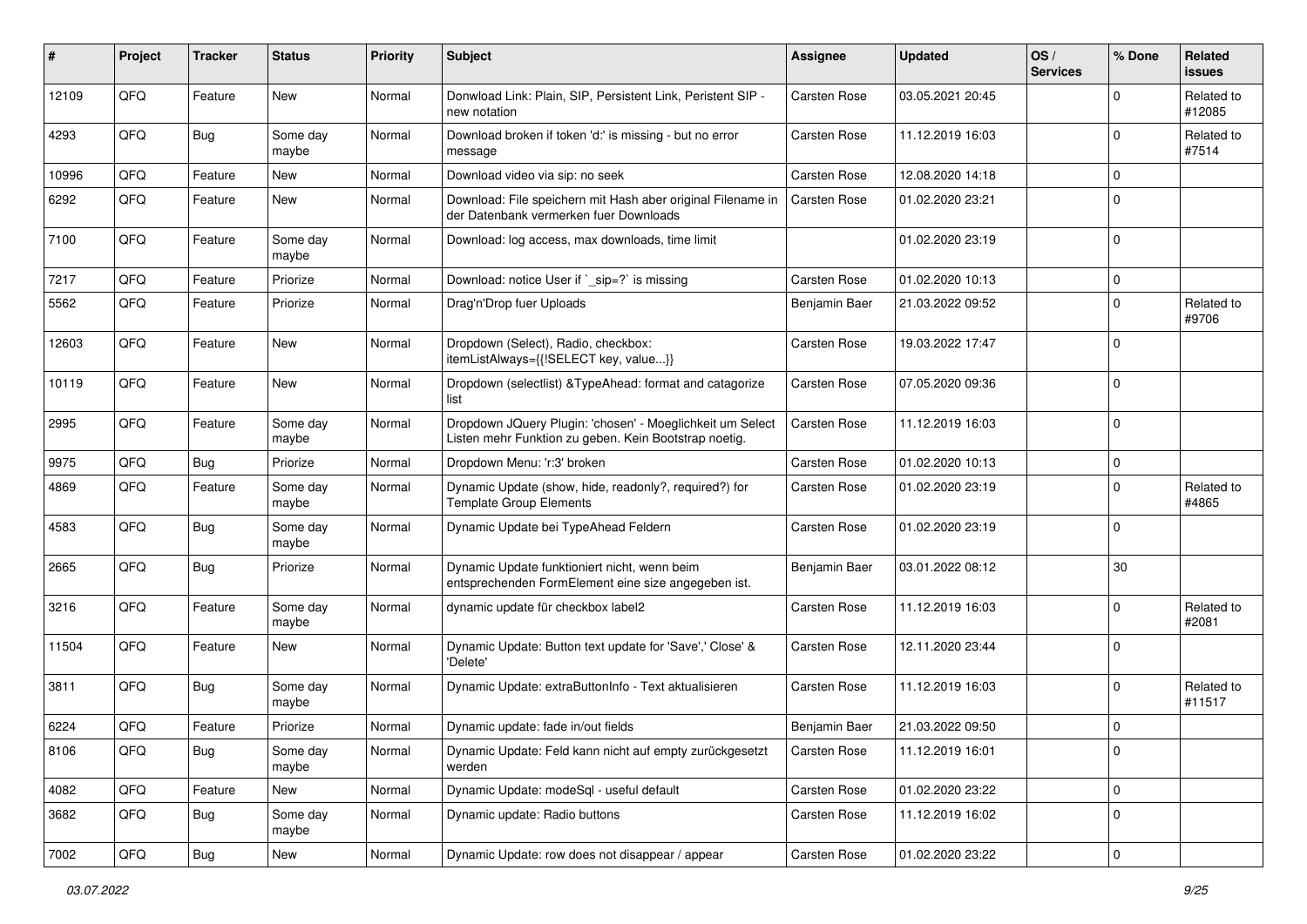| ∦     | Project    | <b>Tracker</b> | <b>Status</b>     | <b>Priority</b> | <b>Subject</b>                                                                                                          | Assignee            | <b>Updated</b>   | OS/<br><b>Services</b> | % Done      | Related<br><b>issues</b>                         |
|-------|------------|----------------|-------------------|-----------------|-------------------------------------------------------------------------------------------------------------------------|---------------------|------------------|------------------------|-------------|--------------------------------------------------|
| 6083  | QFQ        | Feature        | Some day<br>maybe | Normal          | Dynamic Update: Value Check via SQL                                                                                     |                     | 11.12.2019 16:02 |                        | $\Omega$    |                                                  |
| 7109  | QFQ        | Feature        | <b>New</b>        | Normal          | Dynamic Updates: row/element hide                                                                                       | <b>Carsten Rose</b> | 01.02.2020 23:22 |                        | $\Omega$    | Has<br>duplicate<br>#4081                        |
| 11460 | QFQ        | Feature        | New               | Normal          | Easier creation of changelog: gitchangelog                                                                              | <b>Carsten Rose</b> | 12.06.2021 10:20 |                        | $\Omega$    | Related to<br>#13467                             |
| 5893  | QFQ        | Feature        | Some day<br>maybe | Normal          | Edit on double-click                                                                                                    |                     | 01.02.2020 23:19 |                        | $\Omega$    | Related to<br>#5894                              |
| 9783  | QFQ        | <b>Bug</b>     | New               | Normal          | Email with special characters                                                                                           | <b>Carsten Rose</b> | 01.02.2020 23:22 |                        | $\Omega$    |                                                  |
| 12989 | QFQ        | <b>Bug</b>     | <b>New</b>        | Normal          | empty string does not trigger dynamic update                                                                            | Enis Nuredini       | 28.05.2022 11:09 |                        | $\Omega$    |                                                  |
| 10759 | QFQ        | Bug            | <b>New</b>        | Normal          | emptyMeansNull - Feld falsch aktualisiert                                                                               |                     | 12.11.2020 23:45 |                        | $\Omega$    |                                                  |
| 3864  | QFQ        | Feature        | <b>New</b>        | Normal          | Encrypt / decrypt field                                                                                                 | Enis Nuredini       | 30.06.2022 16:29 |                        | $\Omega$    |                                                  |
| 5579  | QFQ        | Feature        | Some day<br>maybe | Normal          | Enhance Doc / Presentation: variable type 'link column type'                                                            | <b>Carsten Rose</b> | 01.02.2020 23:19 |                        | $\Omega$    |                                                  |
| 8585  | QFQ        | Feature        | Priorize          | Normal          | Enhance Error message for 'unknown form'                                                                                | Carsten Rose        | 01.02.2020 10:13 |                        | $\mathbf 0$ |                                                  |
| 6250  | QFQ        | Feature        | In Progress       | Normal          | Enhance layout: a) Subrecord, b) Subrecord-Title                                                                        | Carsten Rose        | 01.02.2020 23:22 |                        | $\Omega$    | Related to<br>#5391                              |
| 13689 | QFQ        | Bug            | <b>New</b>        | Normal          | Enter auf Eingabefeld mit ungültigem Wert führt zu blurry<br>Seite                                                      | Enis Nuredini       | 28.05.2022 10:53 |                        | $\Omega$    | Related to<br>#14245, Has<br>duplicate<br>#11891 |
| 9013  | QFQ        | <b>Bug</b>     | <b>New</b>        | Normal          | Error in Twig template not handled                                                                                      | <b>Carsten Rose</b> | 20.10.2021 13:43 |                        | $\Omega$    |                                                  |
| 6677  | QFQ        | Bug            | <b>New</b>        | Normal          | Error message FE Action Element: no/wrong FE reference<br>who cause the problem.                                        | Carsten Rose        | 01.02.2020 23:21 |                        | $\Omega$    |                                                  |
| 7547  | QFQ        | <b>Bug</b>     | <b>New</b>        | Normal          | Error Message in afterSave: wrong parameter column<br>reported                                                          | <b>Carsten Rose</b> | 01.02.2020 23:22 |                        | $\mathbf 0$ |                                                  |
| 5132  | <b>OFO</b> | Feature        | Some day<br>maybe | Normal          | Error Message sendmail missing attachment: more details                                                                 | <b>Carsten Rose</b> | 01.02.2020 23:19 |                        | $\Omega$    |                                                  |
| 6912  | QFQ        | <b>Bug</b>     | <b>New</b>        | Normal          | error Message Var 'deadline' already set in SIP - in Form<br>with FE.value={{deadline:R:::{{deadlinePeriod:Y}}}}        | Carsten Rose        | 01.02.2020 23:21 |                        | $\Omega$    |                                                  |
| 9127  | QFQ        | <b>Bug</b>     | <b>New</b>        | Normal          | Error Message: change 'roll over' color - text not readable                                                             | <b>Carsten Rose</b> | 01.02.2020 23:22 |                        | $\mathbf 0$ |                                                  |
| 9128  | QFQ        | Feature        | <b>New</b>        | Normal          | Error Message: not replaced variables- a) replace back to<br>'{{', b) underline                                         | Carsten Rose        | 01.02.2020 23:22 |                        | $\Omega$    | Related to<br>#9129                              |
| 4330  | QFQ        | Feature        | Some day<br>maybe | Normal          | Error Message: report missing {{ / }} in sqlUpdate, sqlInsert,<br>sqlDelete, sqlAfter, sqlBefore in FE action elements. | <b>Carsten Rose</b> | 01.02.2020 23:20 |                        | $\Omega$    |                                                  |
| 4328  | QFQ        | Bug            | Some day<br>maybe | Normal          | Error Message: Show FE name/number on problems in FE                                                                    | Carsten Rose        | 01.02.2020 23:20 |                        | $\Omega$    |                                                  |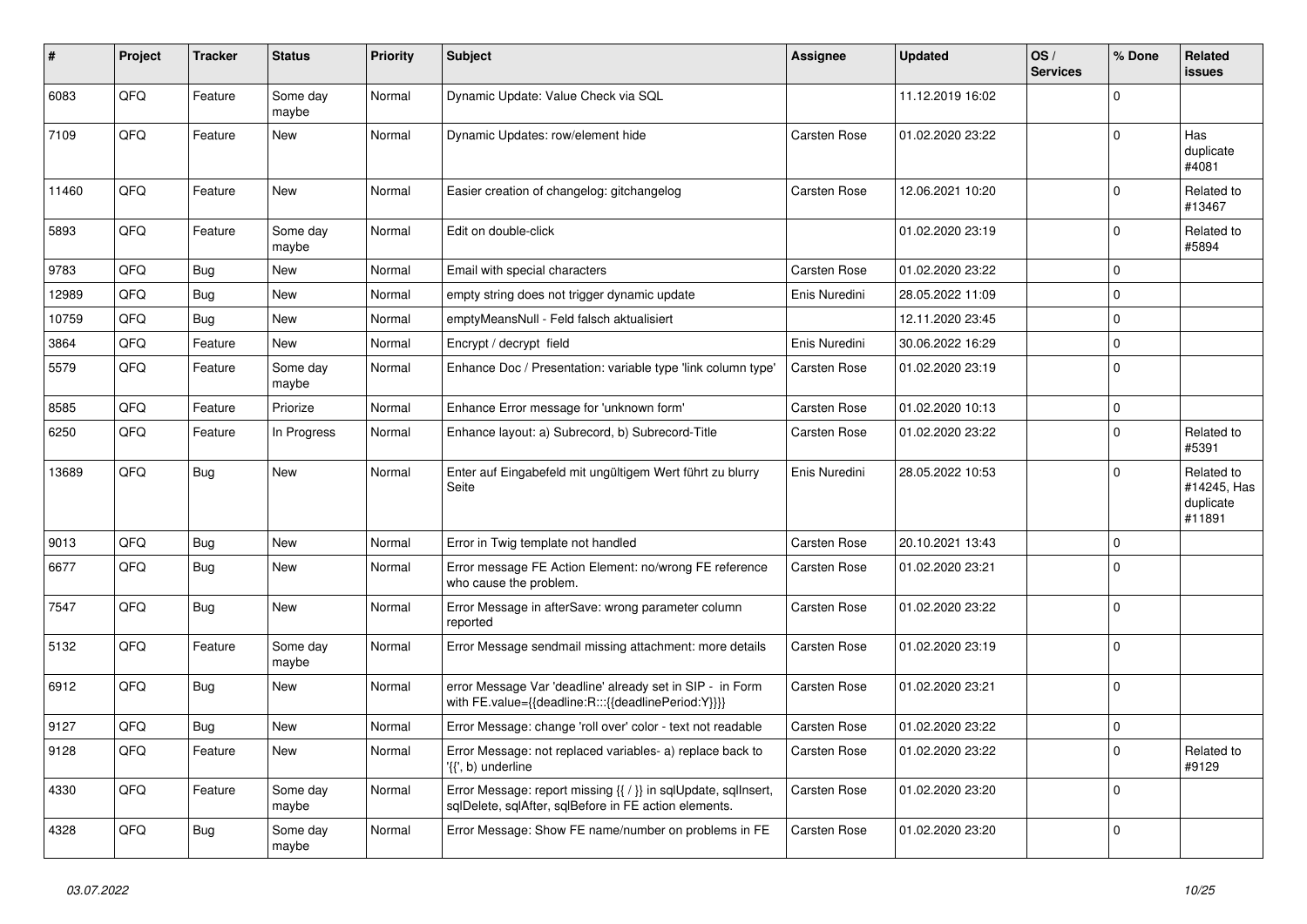| $\sharp$ | Project | <b>Tracker</b> | <b>Status</b>     | <b>Priority</b> | <b>Subject</b>                                                             | <b>Assignee</b> | <b>Updated</b>   | OS/<br><b>Services</b> | % Done      | Related<br><b>issues</b>                                                                                                       |
|----------|---------|----------------|-------------------|-----------------|----------------------------------------------------------------------------|-----------------|------------------|------------------------|-------------|--------------------------------------------------------------------------------------------------------------------------------|
| 10874    | QFQ     | Feature        | <b>New</b>        | Normal          | Erstellen eines Foreign Keys in der Tabelle "FormElement"                  |                 | 13.07.2020 10:11 |                        | $\Omega$    |                                                                                                                                |
| 10324    | QFQ     | Bug            | New               | Normal          | Excel Export mit Template funktioniert nur, wenn Template<br>vor uid kommt |                 | 30.03.2020 11:20 |                        | $\Omega$    | Related to<br>#10257                                                                                                           |
| 10976    | QFQ     | Feature        | New               | Normal          | Excel Export Verbesserungen                                                | Carsten Rose    | 06.08.2020 10:56 |                        | $\Omega$    |                                                                                                                                |
| 12024    | QFQ     | Feature        | New               | Normal          | Excel Export: text columns by default decode<br>htmlspeciachar()           | Carsten Rose    | 17.02.2021 23:55 |                        | $\mathbf 0$ | Related to<br>#12022                                                                                                           |
| 6594     | QFQ     | Feature        | New               | Normal          | Excel: on download, check if there is a valid sip                          | Carsten Rose    | 01.02.2020 23:21 |                        | $\Omega$    |                                                                                                                                |
| 3900     | QFQ     | Feature        | Some day<br>maybe | Normal          | Extend documentation of 'Copy / Paste'                                     | Carsten Rose    | 11.12.2019 16:03 |                        | $\Omega$    | Related to<br>#3899                                                                                                            |
| 11217    | QFQ     | Feature        | Some day<br>maybe | Normal          | <b>Extend Script Functionality</b>                                         | Carsten Rose    | 16.09.2021 15:10 |                        | $\Omega$    |                                                                                                                                |
| 14185    | QFQ     | Feature        | <b>New</b>        | Normal          | External/Autocron.php - better suitable directory                          | Support: System | 28.05.2022 11:03 |                        | $\mathbf 0$ |                                                                                                                                |
| 11517    | QFQ     | <b>Bug</b>     | In Progress       | Normal          | extraButtonInfo Broken for multiple FormElements                           | Carsten Rose    | 12.05.2022 13:12 |                        | $\Omega$    | Related to<br>#7890,<br>Related to<br>#3811, Has<br>duplicate<br>#10905, Has<br>duplicate<br>#10553, Has<br>duplicate<br>#6779 |
| 4528     | QFQ     | <b>Bug</b>     | Some day<br>maybe | Normal          | extraButtonLock mit SQLAhead Bug                                           | Carsten Rose    | 01.02.2020 23:19 |                        | $\Omega$    |                                                                                                                                |
| 8719     | QFQ     | Feature        | <b>New</b>        | Normal          | extraButtonLock: add support for 0/1                                       | Carsten Rose    | 01.02.2020 23:22 |                        | $\Omega$    |                                                                                                                                |
| 6972     | QFQ     | Feature        | Some day<br>maybe | Normal          | Fabric Clipboard / cross browser tab                                       | Benjamin Baer   | 01.02.2020 23:21 |                        | $\Omega$    |                                                                                                                                |
| 5024     | QFQ     | Feature        | Some day<br>maybe | Normal          | Fabric: Generate PDF with edits                                            | Benjamin Baer   | 01.02.2020 23:20 |                        | $\Omega$    | Related to<br>#10704                                                                                                           |
| 6801     | QFQ     | Feature        | Priorize          | Normal          | Fabric: Maximize / Fulllscreen                                             | Benjamin Baer   | 21.03.2022 09:56 |                        | $\mathbf 0$ |                                                                                                                                |
| 9862     | QFQ     | <b>Bug</b>     | Priorize          | Normal          | Failed writing to sql mail qfq.log should throw an exception               | Carsten Rose    | 01.02.2020 10:13 |                        | $\mathbf 0$ |                                                                                                                                |
| 8584     | QFQ     | Feature        | Priorize          | Normal          | FE 'Action' - never assign to Container (except Template<br>Group)         | Carsten Rose    | 01.02.2020 10:13 |                        | $\Omega$    |                                                                                                                                |
| 9352     | QFQ     | Feature        | New               | Normal          | FE 'Native' fire slaveld, sqlAfter, sqlIns                                 | Carsten Rose    | 01.02.2020 23:22 |                        | 0           |                                                                                                                                |
| 7812     | QFQ     | Feature        | New               | Normal          | FE 'Subrecord' - new option 'subrecordShowFilter',<br>'subrecordPaging'    | Carsten Rose    | 01.02.2020 23:22 |                        | $\Omega$    |                                                                                                                                |
| 3750     | QFQ     | <b>Bug</b>     | Some day<br>maybe | Normal          | FE in a row: if one violates check, all are red                            | Carsten Rose    | 11.12.2019 16:03 |                        | $\Omega$    |                                                                                                                                |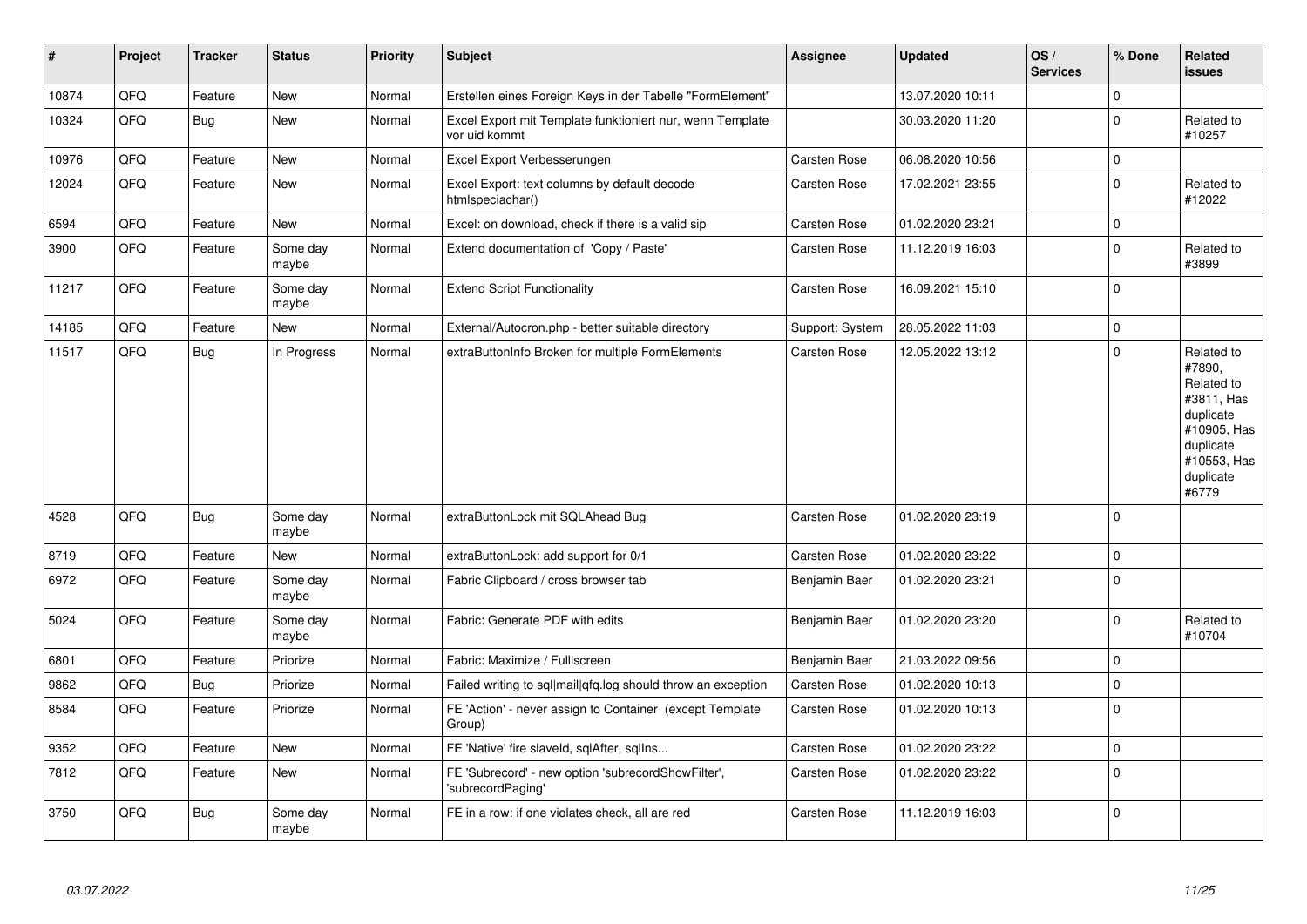| #     | Project    | <b>Tracker</b> | <b>Status</b>     | <b>Priority</b> | <b>Subject</b>                                                                                                       | <b>Assignee</b>     | <b>Updated</b>   | OS/<br><b>Services</b> | % Done       | Related<br><b>issues</b>                                              |
|-------|------------|----------------|-------------------|-----------------|----------------------------------------------------------------------------------------------------------------------|---------------------|------------------|------------------------|--------------|-----------------------------------------------------------------------|
| 3415  | QFQ        | Feature        | Some day<br>maybe | Normal          | FE Login Box Templatefile                                                                                            | Benjamin Baer       | 11.12.2019 16:02 |                        | $\mathbf 0$  |                                                                       |
| 12040 | QFQ        | Bug            | <b>New</b>        | Normal          | FE Mode 'hidden' für zwei FEs auf einer Zeile                                                                        | Carsten Rose        | 18.02.2021 10:13 |                        | $\mathbf{0}$ |                                                                       |
| 3547  | QFQ        | Bug            | <b>New</b>        | Normal          | FE of type 'note' causes writing of empty fields.                                                                    | <b>Carsten Rose</b> | 01.02.2020 23:21 |                        | $\mathbf 0$  |                                                                       |
| 4536  | QFQ        | Feature        | Some day<br>maybe | Normal          | FE upload: problem with delete if mutliple uploads an<br>FE.name="                                                   |                     | 01.02.2020 23:20 |                        | $\mathbf 0$  |                                                                       |
| 7656  | QFQ        | <b>Bug</b>     | Priorize          | Normal          | FE with required, 'pattern' and 'extraButtonLock': always<br>complain about missing value                            | Carsten Rose        | 01.02.2020 10:13 |                        | $\mathbf 0$  |                                                                       |
| 8277  | QFQ        | Feature        | Priorize          | Normal          | fe.parameter.default=                                                                                                | Carsten Rose        | 01.02.2020 23:17 |                        | $\mathbf 0$  | Related to<br>#8113                                                   |
| 10013 | QFQ        | Feature        | Some day<br>maybe | Normal          | FE.typ=editor: CodeMirror                                                                                            | Carsten Rose        | 08.06.2022 10:37 |                        | $\mathbf 0$  | Related to<br>#12611,<br>Related to<br>#12490,<br>Related to<br>#7732 |
| 5021  | QFQ        | Bug            | Some day<br>maybe | Normal          | FE.typ=extra - during save displays error 'datum2' already<br>filled in STORE_SIP - the value is stored nevertheless | <b>Carsten Rose</b> | 01.02.2020 23:19 |                        | $\mathbf 0$  | Related to<br>#3875                                                   |
| 5559  | QFQ        | <b>Bug</b>     | New               | Normal          | FE.type = Upload: 'accept' might contain variables                                                                   | <b>Carsten Rose</b> | 11.05.2020 21:23 |                        | $\mathbf 0$  |                                                                       |
| 8049  | QFQ        | Bug            | New               | Normal          | FE.type=note, column 'value': text moves some pixel to top<br>after save                                             | <b>Carsten Rose</b> | 01.02.2020 23:22 |                        | $\mathbf 0$  |                                                                       |
| 9317  | QFQ        | <b>Bug</b>     | <b>New</b>        | Normal          | FE.type=note: with dynamic show/hidden an empty label<br>causes trouble                                              | <b>Carsten Rose</b> | 01.02.2020 23:22 |                        | $\mathbf 0$  |                                                                       |
| 5877  | QFQ        | <b>Bug</b>     | Some day<br>maybe | Normal          | FE.type=note:bsColumn strange behaviour                                                                              |                     | 01.02.2020 23:19 |                        | $\Omega$     |                                                                       |
| 10082 | QFQ        | <b>Bug</b>     | New               | Normal          | FE.type=SELECT - 'sanatize' Class                                                                                    | Carsten Rose        | 07.05.2020 09:36 |                        | $\mathsf 0$  | Related to<br>#10081                                                  |
| 12162 | QFQ        | Feature        | New               | Normal          | FE.type=sendmail: personalized mailing (several mails) via<br>template                                               | Carsten Rose        | 03.05.2021 20:45 |                        | $\mathbf 0$  |                                                                       |
| 8037  | QFQ        | Bug            | Priorize          | Normal          | FE.type=upload (advanced mode): {{slaveld:V}} missing<br>during dynamic update                                       | Carsten Rose        | 01.02.2020 10:13 |                        | $\mathbf 0$  |                                                                       |
| 9533  | QFQ        | Bug            | <b>New</b>        | Normal          | FE.type=upload: Check in 'beforeSave' if upload is given                                                             | Carsten Rose        | 01.02.2020 23:22 |                        | $\mathbf 0$  | Related to<br>#11523                                                  |
| 4444  | <b>OFO</b> | Feature        | Some day<br>maybe | Normal          | FE.type=upload: detect mime type                                                                                     |                     | 11.12.2019 16:02 |                        | $\mathsf 0$  | Related to<br>#4303                                                   |
| 7512  | QFQ        | Bug            | New               | Normal          | FE: inputType=number >> 'pattern' is not respected                                                                   | <b>Carsten Rose</b> | 01.02.2020 23:22 |                        | $\mathbf 0$  |                                                                       |
| 7920  | QFQ        | Feature        | <b>New</b>        | Normal          | FE: Syntax Highlight, Zeinlenumbruch                                                                                 | Carsten Rose        | 01.02.2020 10:03 |                        | $\mathbf 0$  |                                                                       |
| 10937 | QFQ        | Bug            | <b>New</b>        | Normal          | Fehler mit abhängigen Select- Feldern beim Positionieren                                                             | Carsten Rose        | 12.11.2020 23:45 |                        | $\mathbf 0$  |                                                                       |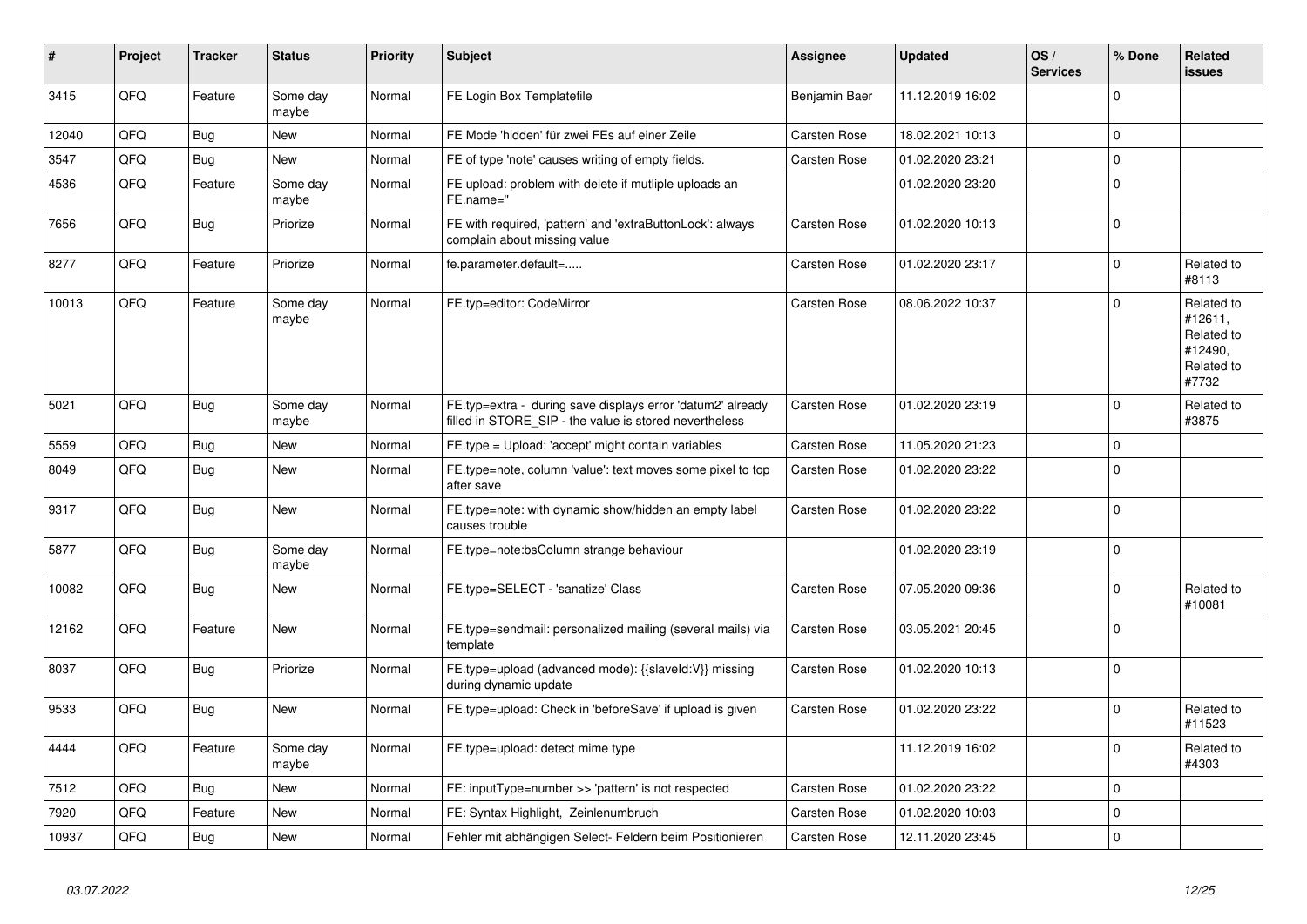| ∦     | Project | <b>Tracker</b> | <b>Status</b>     | <b>Priority</b> | <b>Subject</b>                                                                                                                                           | <b>Assignee</b>     | <b>Updated</b>   | OS/<br><b>Services</b> | % Done      | <b>Related</b><br><b>issues</b>                                             |
|-------|---------|----------------|-------------------|-----------------|----------------------------------------------------------------------------------------------------------------------------------------------------------|---------------------|------------------|------------------------|-------------|-----------------------------------------------------------------------------|
| 4872  | QFQ     | Feature        | Some day<br>maybe | Normal          | Fields of Typo3 page available in STORE_TYPO3                                                                                                            | Carsten Rose        | 01.02.2020 23:19 |                        | $\pmb{0}$   |                                                                             |
| 4413  | QFQ     | Feature        | New               | Normal          | fieldset: show/hidden, modeSql, dynamicUpdate                                                                                                            | Carsten Rose        | 09.02.2022 15:19 |                        | $\mathbf 0$ |                                                                             |
| 10003 | QFQ     | Feature        | Priorize          | Normal          | fieldset: stronger visualize group                                                                                                                       | Benjamin Baer       | 12.02.2020 08:13 |                        | $\mathbf 0$ |                                                                             |
| 6462  | QFQ     | Bug            | <b>New</b>        | Normal          | File Upload: Nutzlose Fehlermeldung wenn Datei zu gross                                                                                                  | Carsten Rose        | 01.02.2020 23:21 |                        | 0           | Related to<br>#6139                                                         |
| 5923  | QFQ     | Feature        | Some day<br>maybe | Normal          | fillStoreSystemBySqlLate                                                                                                                                 |                     | 01.02.2020 23:19 |                        | $\mathbf 0$ |                                                                             |
| 3880  | QFQ     | Feature        | Some day<br>maybe | Normal          | Form 'Form': anlegen einer Tabelle                                                                                                                       |                     | 14.01.2021 10:12 |                        | $\mathbf 0$ |                                                                             |
| 3879  | QFQ     | Feature        | Some day<br>maybe | Normal          | Form 'FormElement': Beim Feld 'name' rechts in der Notiz<br>einen Link einblenden - a) aktuelle Definition anzeigen, b)<br>Spalte in der Tabelle anlegen |                     | 11.12.2019 16:03 |                        | $\mathbf 0$ |                                                                             |
| 3878  | QFQ     | Feature        | Some day<br>maybe | Normal          | Form 'FormElement': Spalte 'name' typeAhead mit<br>Spaltennamen der Primarytable.                                                                        |                     | 11.12.2019 16:03 |                        | $\mathbf 0$ |                                                                             |
| 8336  | QFQ     | Feature        | <b>New</b>        | Normal          | Form > modified > Close New: a) Optional disable popup, b)<br>custom text, c) mode on save: closelstay                                                   | Carsten Rose        | 01.02.2020 23:22 |                        | $\mathbf 0$ | Related to<br>#8335                                                         |
| 10763 | QFQ     | Feature        | New               | Normal          | form accessed and submitted despite logout?                                                                                                              |                     | 16.06.2020 11:43 |                        | $\mathbf 0$ |                                                                             |
| 11716 | QFQ     | Feature        | New               | Normal          | Form an beliebiger Stelle im Report anzeigen                                                                                                             |                     | 09.12.2020 09:47 |                        | $\mathbf 0$ |                                                                             |
| 12262 | QFQ     | Feature        | ToDo              | Normal          | Form buttons on top: more customable                                                                                                                     | Enis Nuredini       | 17.06.2022 10:44 |                        | $\mathbf 0$ | Related to<br>#13945, Has<br>duplicate<br>#4046, Has<br>duplicate<br>#10080 |
| 9602  | QFQ     | Feature        | <b>New</b>        | Normal          | Form definition as JSON                                                                                                                                  | <b>Carsten Rose</b> | 01.02.2020 23:21 |                        | $\mathbf 0$ | Related to<br>#9600                                                         |
| 4756  | QFQ     | <b>Bug</b>     | New               | Normal          | Form dirty even nothing changes                                                                                                                          | Carsten Rose        | 11.12.2019 16:16 |                        | $\mathbf 0$ |                                                                             |
| 11322 | QFQ     | Feature        | Some day<br>maybe | Normal          | Form Element JSON - (multiline parameter field)                                                                                                          | Carsten Rose        | 16.09.2021 15:10 |                        | $\mathbf 0$ |                                                                             |
| 12315 | QFQ     | Feature        | Some day<br>maybe | Normal          | Form History (Diffs) / Backups                                                                                                                           | Carsten Rose        | 16.09.2021 15:10 |                        | $\mathbf 0$ |                                                                             |
| 14322 | QFQ     | Bug            | <b>New</b>        | Normal          | Form Load: by default no scroll (save & close should be<br>visible)                                                                                      | Enis Nuredini       | 15.06.2022 14:12 |                        | $\mathbf 0$ | Related to<br>#14321,<br>Related to<br>#6232                                |
| 13572 | QFQ     | Feature        | Feedback          | Normal          | Form Load: misleading error message on trying to load non<br>existent primary record                                                                     | Enis Nuredini       | 16.05.2022 23:16 |                        | 100         |                                                                             |
| 5557  | QFO     | i Bug          | Some day<br>maybe | Normal          | Form load: STORE_RECORD filled, but should be empty                                                                                                      | Carsten Rose        | 01.02.2020 23:19 |                        | $\mathsf 0$ |                                                                             |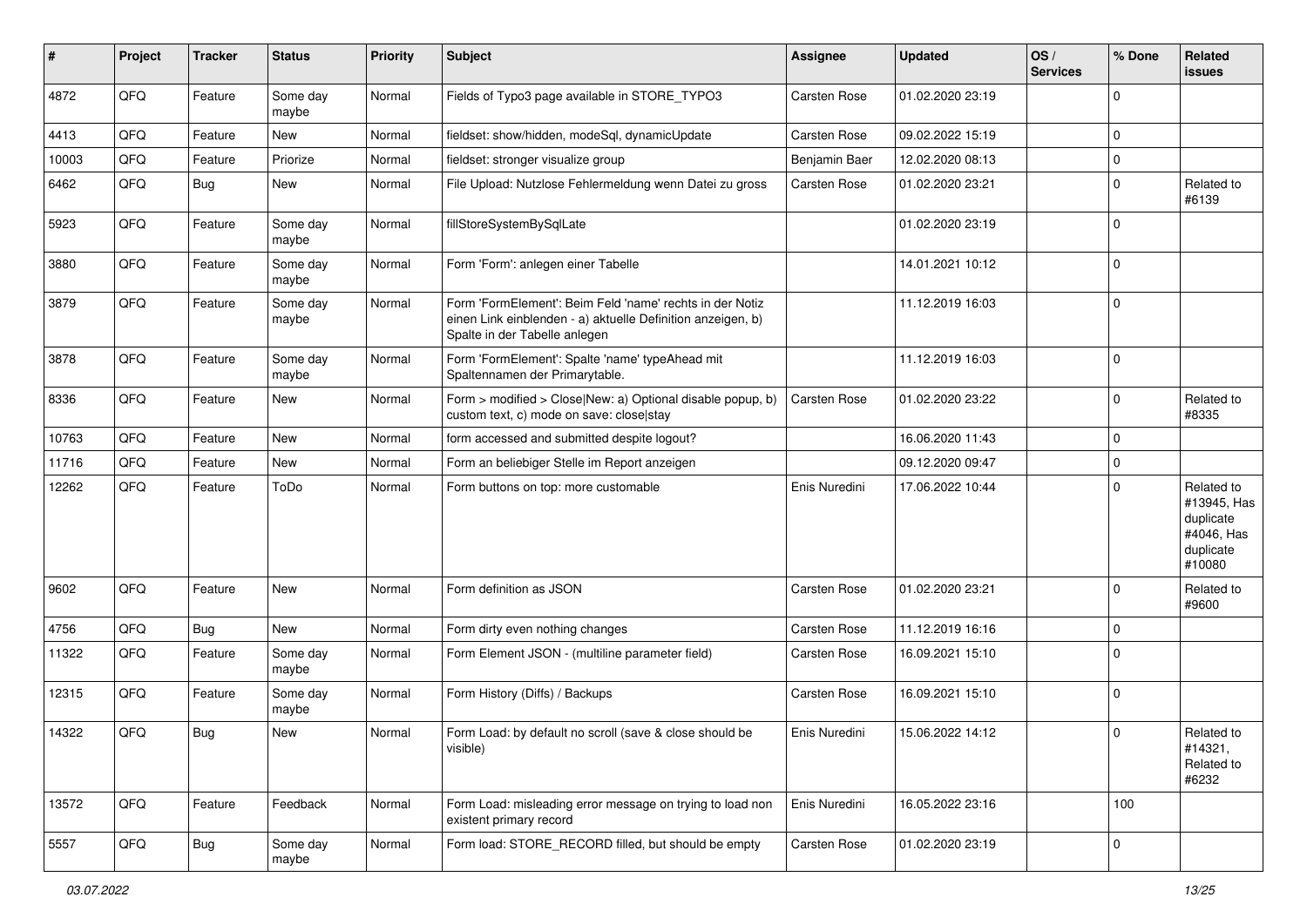| #     | Project | <b>Tracker</b> | <b>Status</b>     | <b>Priority</b> | Subject                                                                                                                                                       | <b>Assignee</b>     | <b>Updated</b>   | OS/<br><b>Services</b> | % Done      | Related<br><b>issues</b> |
|-------|---------|----------------|-------------------|-----------------|---------------------------------------------------------------------------------------------------------------------------------------------------------------|---------------------|------------------|------------------------|-------------|--------------------------|
| 14245 | QFQ     | <b>Bug</b>     | New               | Normal          | Form Save Btn bleibt disabled wenn Datumsfeld über<br>Datepicker geändert                                                                                     | Enis Nuredini       | 27.05.2022 13:45 |                        | O           | Related to<br>#13689     |
| 5983  | QFQ     | Feature        | Some day<br>maybe | Normal          | Form Submit (save & update): normalize date/-time FE                                                                                                          | Carsten Rose        | 01.02.2020 23:19 |                        | $\mathbf 0$ |                          |
| 12581 | QFQ     | Bug            | New               | Normal          | Form.forward=close: Record 'new' in new browser tab ><br>save $(8 \text{ close}) >>$ Form is not reloaded with new created<br>record id and stays in mode=new | Carsten Rose        | 19.03.2022 17:48 |                        | $\mathbf 0$ |                          |
| 9668  | QFQ     | Feature        | Priorize          | Normal          | Form.mode: rename 'hidden' to 'hide'                                                                                                                          | <b>Carsten Rose</b> | 05.05.2021 22:14 |                        | $\Omega$    | Related to<br>#6437      |
| 9773  | QFQ     | Bug            | New               | Normal          | form.parameter.formModeGlobal=requiredOff                                                                                                                     | Carsten Rose        | 01.02.2020 15:56 |                        | $\mathbf 0$ |                          |
| 3708  | QFQ     | Feature        | Some day<br>maybe | Normal          | Form: input - 'specialchars', 'none'  gewisse tags erlauben,<br>andere verbieten                                                                              | Carsten Rose        | 11.12.2019 16:02 |                        | $\Omega$    | Related to<br>#14320     |
| 6289  | QFQ     | Feature        | New               | Normal          | Form: Log                                                                                                                                                     | Carsten Rose        | 01.02.2020 23:21 |                        | $\mathbf 0$ |                          |
| 4443  | QFQ     | Feature        | Some day<br>maybe | Normal          | Form: multiple secondary tables                                                                                                                               |                     | 01.02.2020 23:20 |                        | $\mathbf 0$ |                          |
| 12156 | QFQ     | Feature        | New               | Normal          | Form: Optional disable 'leave page'                                                                                                                           |                     | 03.05.2021 20:45 |                        | $\Omega$    |                          |
| 7278  | QFQ     | Feature        | Some day<br>maybe | Normal          | Form: Wert vordefinieren der immer gesetzt wird                                                                                                               |                     | 02.05.2021 09:27 |                        | $\Omega$    |                          |
| 6998  | QFQ     | Feature        | Priorize          | Normal          | Form: with debug=on show column information as tooltip of<br>column label                                                                                     | Carsten Rose        | 01.02.2020 10:13 |                        | $\Omega$    |                          |
| 3877  | QFQ     | Feature        | Some day<br>maybe | Normal          | FormEditor: die Felder die aktuell nicht gebraucht werden<br>nur auf readonly/disabled setzen (nicht ausblenden > das<br>irritiert.                           | Carsten Rose        | 11.12.2019 16:03 |                        | $\mathbf 0$ |                          |
| 9537  | QFQ     | Feature        | <b>New</b>        | Normal          | FormEditor: Edit fieldset in FrontEnd                                                                                                                         | Carsten Rose        | 01.02.2020 23:22 |                        | $\mathbf 0$ |                          |
| 3350  | QFQ     | Feature        | Some day<br>maybe | Normal          | FormEditor: Hilfetext hinter 'checktype'                                                                                                                      | Carsten Rose        | 11.12.2019 16:02 |                        | $\mathbf 0$ |                          |
| 14290 | QFQ     | Feature        | Priorize          | Normal          | FormEditor: Show Table Definition                                                                                                                             | <b>Carsten Rose</b> | 19.06.2022 16:37 |                        | $\mathbf 0$ |                          |
| 7290  | QFQ     | Feature        | Priorize          | Normal          | FormEditor: title as textarea if LEN(title)>60                                                                                                                | Carsten Rose        | 01.02.2020 10:13 |                        | $\Omega$    | Blocked by<br>#7682      |
| 14395 | QFQ     | Support        | <b>New</b>        | Normal          | FormEditor: Virtual table columns                                                                                                                             | Enis Nuredini       | 21.06.2022 16:09 |                        | $\Omega$    |                          |
| 4008  | QFQ     | <b>Bug</b>     | Some day<br>maybe | Normal          | FormElemen.type=sendmail: wrong 'TO' if 'real<br>name <rea@mail.to>' is used</rea@mail.to>                                                                    | Carsten Rose        | 11.12.2019 16:03 |                        | $\mathbf 0$ |                          |
| 8034  | QFG     | Feature        | Priorize          | Normal          | FormElement 'data': 22.22.2222 should not be accepted                                                                                                         | Carsten Rose        | 01.02.2020 10:13 |                        | 0           |                          |
| 7890  | QFQ     | <b>Bug</b>     | New               | Normal          | FormElement 'required': extraButtonInfo not aligned                                                                                                           | Carsten Rose        | 11.06.2021 21:17 |                        | $\Omega$    | Related to<br>#11517     |
| 10322 | QFQ     | Bug            | New               | Normal          | FormElement / Radio: missing column 'enum' >> FE not<br>reported                                                                                              | Carsten Rose        | 07.05.2020 09:37 |                        | 0           |                          |
| 6602  | QFG     | Feature        | New               | Normal          | Formlet: in Report auf Mausklick ein mini-form oeffnen                                                                                                        | Carsten Rose        | 11.12.2019 16:16 |                        | $\mathbf 0$ |                          |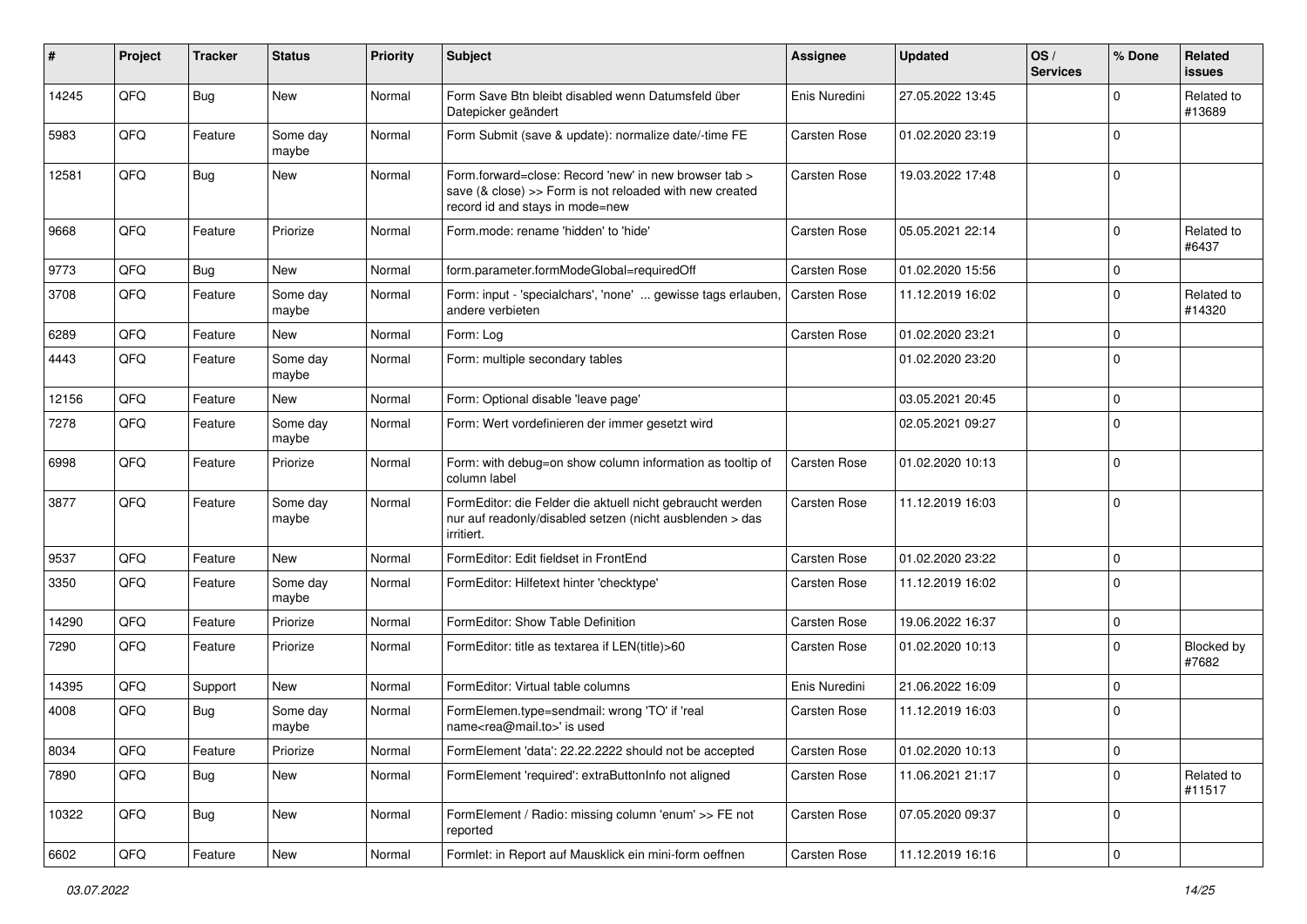| $\sharp$ | Project | <b>Tracker</b> | <b>Status</b>     | Priority | <b>Subject</b>                                                                                           | <b>Assignee</b>     | <b>Updated</b>   | OS/<br><b>Services</b> | % Done      | <b>Related</b><br><b>issues</b>                                         |
|----------|---------|----------------|-------------------|----------|----------------------------------------------------------------------------------------------------------|---------------------|------------------|------------------------|-------------|-------------------------------------------------------------------------|
| 6609     | QFQ     | Feature        | <b>New</b>        | Normal   | Formlet: JSON API erweitern                                                                              | Carsten Rose        | 01.02.2020 23:21 |                        | 50          |                                                                         |
| 9898     | QFQ     | Bug            | Feedback          | Normal   | Formular trotz Timeout gespeichert                                                                       | Benjamin Baer       | 01.02.2020 15:56 |                        | $\mathbf 0$ |                                                                         |
| 6515     | QFQ     | Feature        | Some day<br>maybe | Normal   | Formular: Felder dynamisch ein/ausblenden                                                                |                     | 11.12.2019 16:02 |                        | $\mathbf 0$ |                                                                         |
| 9900     | QFQ     | Feature        | Priorize          | Normal   | Generic API Call: tt-content record >> JSON                                                              | <b>Carsten Rose</b> | 01.02.2020 10:13 |                        | $\mathsf 0$ |                                                                         |
| 10095    | QFQ     | Feature        | Some day<br>maybe | Normal   | Generic Gitlab Integration into QFQ                                                                      | Carsten Rose        | 16.09.2021 15:10 |                        | $\mathbf 0$ |                                                                         |
| 14283    | QFQ     | Bug            | Priorize          | Normal   | HEIC / HEIF convert doesn't trigger                                                                      | <b>Carsten Rose</b> | 19.06.2022 16:37 |                        | $\mathsf 0$ |                                                                         |
| 9126     | QFQ     | Bug            | Some day<br>maybe | Normal   | hidden Form elements are present in page source                                                          |                     | 02.01.2021 18:41 |                        | $\mathbf 0$ |                                                                         |
| 11702    | QFQ     | Feature        | <b>New</b>        | Normal   | HTML Special Char makes no sense for 'allbut' if '&' is<br>forbidden                                     | Carsten Rose        | 07.12.2021 16:35 |                        | $\Omega$    | Related to<br>#5112.<br>Related to<br>#14320                            |
| 11347    | QFQ     | Bug            | Feedback          | Normal   | If Bedingungen funktionieren nicht korrekt                                                               | Christoph Fuchs     | 21.03.2021 20:37 |                        | $\mathbf 0$ |                                                                         |
| 12480    | QFQ     | Feature        | New               | Normal   | If QFQ upgrade is running, block further request                                                         | Carsten Rose        | 03.05.2021 20:45 |                        | $\mathbf 0$ |                                                                         |
| 8217     | QFQ     | Feature        | <b>New</b>        | Normal   | if-elseif-else construct                                                                                 | Carsten Rose        | 16.03.2021 18:41 |                        | $\mathbf 0$ | Related to<br>#10716                                                    |
| 7660     | QFQ     | Feature        | <b>New</b>        | Normal   | IMAP: import mails to DB, move / delete mails                                                            | <b>Carsten Rose</b> | 01.02.2020 09:52 |                        | $\mathbf 0$ |                                                                         |
| 7453     | QFQ     | Feature        | Some day<br>maybe | Normal   | import / export forms QFQ                                                                                | Carsten Rose        | 16.09.2021 15:10 |                        | $\pmb{0}$   |                                                                         |
| 14091    | QFQ     | Bug            | <b>New</b>        | Normal   | inconsistent template path for twig                                                                      | Carsten Rose        | 19.04.2022 18:36 |                        | $\mathbf 0$ |                                                                         |
| 4659     | QFQ     | Bug            | Some day<br>maybe | Normal   | infoButtonExtra                                                                                          | Carsten Rose        | 01.02.2020 23:20 |                        | $\mathbf 0$ |                                                                         |
| 2950     | QFQ     | Feature        | Some day<br>maybe | Normal   | Inhalt QFQ Records als File                                                                              |                     | 11.12.2019 16:03 |                        | $\mathbf 0$ |                                                                         |
| 14305    | QFQ     | <b>Bug</b>     | <b>New</b>        | Normal   | Inline Report editing does not create history entries                                                    | <b>Carsten Rose</b> | 10.06.2022 11:55 |                        | $\mathbf 0$ |                                                                         |
| 11036    | QFQ     | Feature        | Some day<br>maybe | Normal   | inline report editor permissions                                                                         | Carsten Rose        | 16.09.2021 15:09 |                        | $\mathbf 0$ | Related to<br>#11323                                                    |
| 9834     | QFQ     | Bug            | Priorize          | Normal   | Input elements with tag 'disabled' are missing on<br>form-submit: server option 'processReadOnly' broken | Carsten Rose        | 07.12.2021 16:43 |                        | $\mathbf 0$ | Related to<br>#9691,<br>Related to<br>#5305, Has<br>duplicate<br>#12331 |
| 7965     | QFQ     | Feature        | Priorize          | Normal   | Input type 'text' with visual format - currency                                                          | Benjamin Baer       | 03.01.2022 07:45 |                        | $\mathbf 0$ |                                                                         |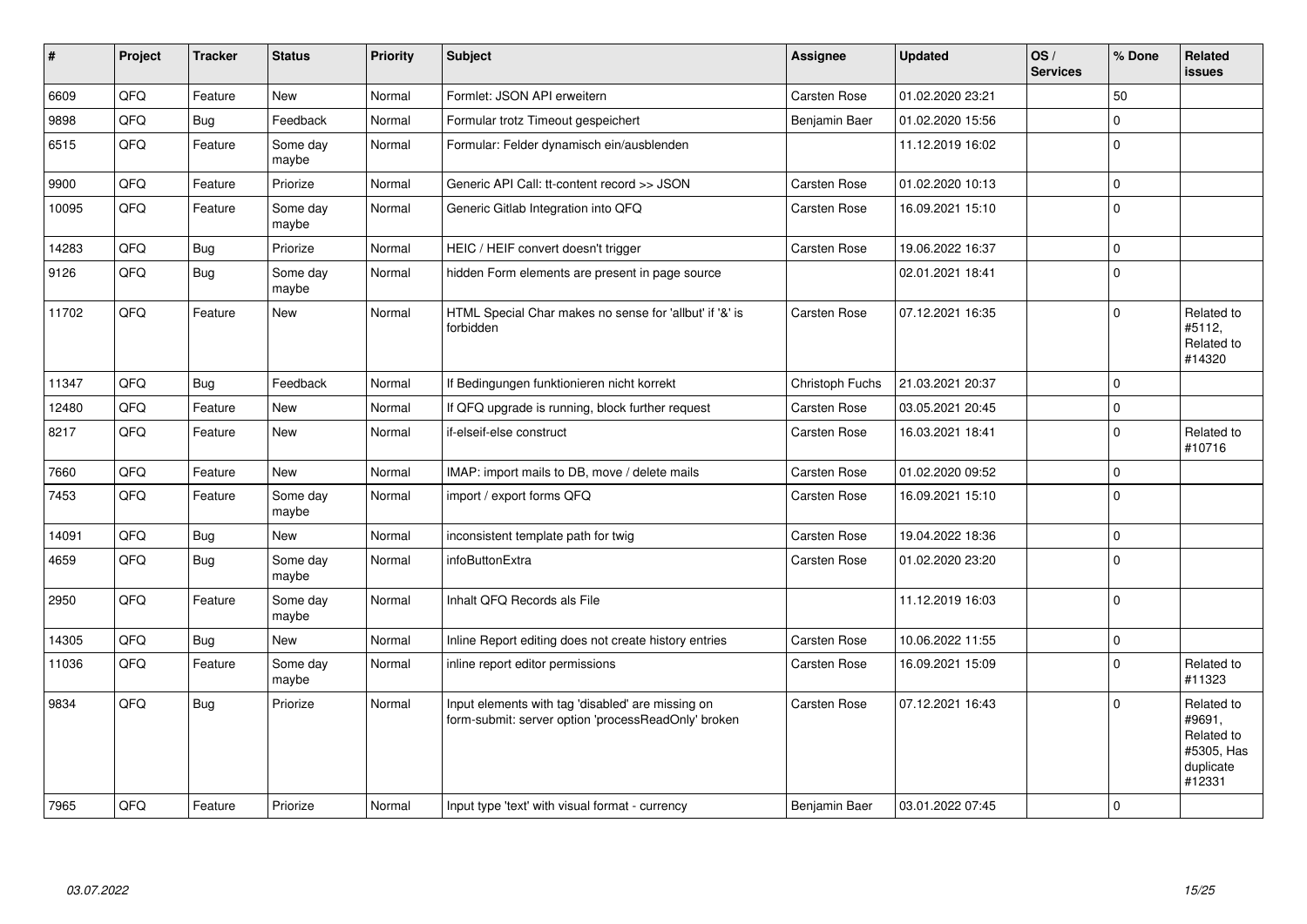| $\sharp$ | Project | <b>Tracker</b> | <b>Status</b>     | Priority | <b>Subject</b>                                                                         | <b>Assignee</b>     | <b>Updated</b>   | OS/<br><b>Services</b> | % Done      | Related<br><b>issues</b>                                               |
|----------|---------|----------------|-------------------|----------|----------------------------------------------------------------------------------------|---------------------|------------------|------------------------|-------------|------------------------------------------------------------------------|
| 12630    | QFQ     | Feature        | In Progress       | Normal   | Input: date[time]: min / max values                                                    | Enis Nuredini       | 20.06.2022 18:31 |                        | $\Omega$    | Related to<br>#10096,<br>Related to<br>#14302,<br>Related to<br>#14303 |
| 7522     | QFQ     | Feature        | Priorize          | Normal   | Inserting default index.html to folder (Avoid Apache Indexing)                         | <b>Carsten Rose</b> | 01.02.2020 10:13 |                        | $\mathbf 0$ |                                                                        |
| 4259     | QFQ     | Feature        | Some day<br>maybe | Normal   | Instant trigger a cron job                                                             | <b>Carsten Rose</b> | 11.12.2019 16:03 |                        | $\pmb{0}$   |                                                                        |
| 7732     | QFQ     | Feature        | Some day<br>maybe | Normal   | Javascript: Lazy Loading der add on libs                                               | Benjamin Baer       | 08.06.2022 10:38 |                        | $\mathbf 0$ | Related to<br>#12611,<br>Related to<br>#12490,<br>Related to<br>#10013 |
| 1510     | QFQ     | Feature        | Some day<br>maybe | Normal   | jquery von google laden, falls das nicht geht lokal                                    |                     | 11.12.2019 16:03 |                        | $\mathbf 0$ |                                                                        |
| 1946     | QFQ     | Feature        | Some day<br>maybe | Normal   | Kontrolle ob der ReadOnly Modus bei den<br>Formularelementen korrekt implementiert ist | Carsten Rose        | 11.12.2019 16:03 |                        | $\mathbf 0$ |                                                                        |
| 10443    | QFQ     | Feature        | In Progress       | Normal   | Konzept_api / _live                                                                    | Carsten Rose        | 07.05.2020 09:39 |                        | 0           |                                                                        |
| 10593    | QFQ     | Feature        | New               | Normal   | label2: text behind input element                                                      | Carsten Rose        | 16.05.2020 10:57 |                        | $\mathbf 0$ |                                                                        |
| 14371    | QFQ     | Feature        | Priorize          | Normal   | LDAP via REPORT                                                                        | Carsten Rose        | 19.06.2022 16:37 |                        | $\pmb{0}$   |                                                                        |
| 3457     | QFQ     | Feature        | Some day<br>maybe | Normal   | LDAP: concat multi values to one single entry                                          | Carsten Rose        | 11.12.2019 16:02 |                        | $\mathbf 0$ |                                                                        |
| 6566     | QFQ     | <b>Bug</b>     | Priorize          | Normal   | Link Function 'delete': provided parameter missing on page<br>reload                   | Benjamin Baer       | 03.01.2022 08:08 |                        | $\pmb{0}$   |                                                                        |
| 10569    | QFQ     | Feature        | Priorize          | Normal   | link _blank more safe                                                                  | Enis Nuredini       | 25.03.2022 12:44 |                        | $\pmb{0}$   |                                                                        |
| 3617     | QFQ     | Feature        | Some day<br>maybe | Normal   | Load javascripts at bottom                                                             |                     | 11.12.2019 16:02 |                        | $\mathbf 0$ |                                                                        |
| 8702     | QFQ     | Feature        | New               | Normal   | Load Record which is locked: missing user info                                         | Carsten Rose        | 11.12.2019 16:16 |                        | $\mathbf 0$ | Related to<br>#9789                                                    |
| 12490    | QFQ     | Feature        | New               | Normal   | Loading Plugins in QFQ - see what tinymce does. (lazy<br>loading)                      | Benjamin Baer       | 08.06.2022 10:37 |                        | $\mathbf 0$ | Related to<br>#12611,<br>Related to<br>#10013,<br>Related to<br>#7732  |
| 4433     | QFQ     | Feature        | Some day<br>maybe | Normal   | Log when SIP will be destroyed by QFQ for any (security)<br>reason                     |                     | 01.02.2020 23:20 |                        | $\mathbf 0$ | Related to<br>#4432,<br>Related to<br>#5458                            |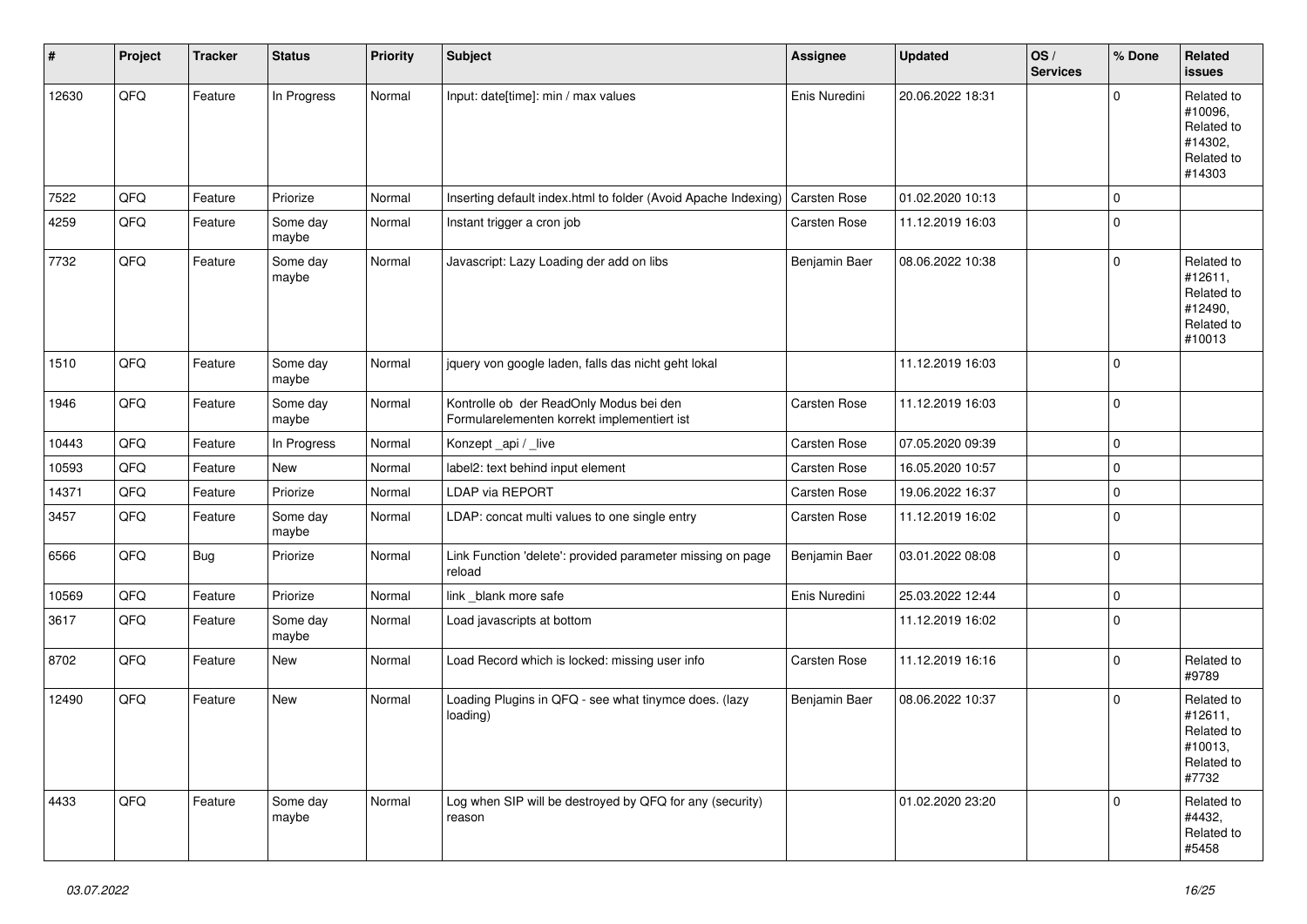| #     | Project | <b>Tracker</b> | <b>Status</b>     | Priority | <b>Subject</b>                                                                                         | <b>Assignee</b> | <b>Updated</b>   | OS/<br><b>Services</b> | % Done      | Related<br><b>issues</b>                    |
|-------|---------|----------------|-------------------|----------|--------------------------------------------------------------------------------------------------------|-----------------|------------------|------------------------|-------------|---------------------------------------------|
| 4439  | QFQ     | Feature        | Some day<br>maybe | Normal   | Log: report all actions fired by an FE Element, incl. the<br>original directive (slaveld, sqllnsert, ) |                 | 01.02.2020 23:20 |                        | $\Omega$    | Related to<br>#4432,<br>Related to<br>#5458 |
| 9777  | QFQ     | Feature        | New               | Normal   | Logging QFQ Variables                                                                                  | Carsten Rose    | 16.12.2019 17:17 |                        | $\mathbf 0$ |                                             |
| 2361  | QFQ     | Feature        | New               | Normal   | Logging wer/wann/wo welches Formular aufgerufen hat                                                    | Carsten Rose    | 11.12.2019 16:15 |                        | $\mathbf 0$ | Related to<br>#4432.<br>Related to<br>#7480 |
| 5852  | QFQ     | Feature        | Some day<br>maybe | Normal   | Logging: mail.log / sql.log - im FE anzeigen und via AJAX<br>aktualisieren                             | Carsten Rose    | 01.02.2020 23:19 |                        | $\mathbf 0$ | Related to<br>#5885                         |
| 3504  | QFQ     | Feature        | New               | Normal   | Logging: welche Action FEs werden wann wie ausgefuehrt                                                 | Carsten Rose    | 01.02.2020 23:21 |                        | $\Omega$    | Related to<br>#5458,<br>Related to<br>#4092 |
| 4974  | QFQ     | Feature        | Some day<br>maybe | Normal   | Long polling - inform all listening clients of changes                                                 |                 | 11.12.2019 16:02 |                        | $\mathbf 0$ |                                             |
| 5455  | QFQ     | Feature        | Some day<br>maybe | Normal   | Mail Redirects grld abhaengig                                                                          |                 | 01.02.2020 23:20 |                        | $\pmb{0}$   |                                             |
| 2084  | QFQ     | Feature        | Some day<br>maybe | Normal   | Mailto mit encryption: Subrecord                                                                       | Carsten Rose    | 11.12.2019 16:03 |                        | $\pmb{0}$   | Related to<br>#2082                         |
| 11747 | QFQ     | Feature        | <b>New</b>        | Normal   | Maintenance Page with Redirect                                                                         | Carsten Rose    | 03.05.2021 20:47 |                        | $\mathbf 0$ | Related to<br>#11741                        |
| 9208  | QFQ     | Feature        | <b>New</b>        | Normal   | Manage 'recent' records                                                                                | Carsten Rose    | 01.02.2020 23:22 |                        | $\pmb{0}$   |                                             |
| 10014 | QFQ     | Feature        | New               | Normal   | Manual.rst: describe behaviour and process order of<br>fillStoreVar, slaveId, sqlBefore,               | Carsten Rose    | 01.02.2020 22:31 |                        | $\Omega$    |                                             |
| 4440  | QFQ     | Feature        | Some day<br>maybe | Normal   | Manual.rst: explain how to. expand PHP Session to 4h                                                   |                 | 11.12.2019 16:02 |                        | $\mathbf 0$ |                                             |
| 7104  | QFQ     | Feature        | Some day<br>maybe | Normal   | Manual: hint about escaping if '\r' appears in mail body                                               |                 | 11.12.2019 16:01 |                        | $\pmb{0}$   |                                             |
| 12039 | QFQ     | Feature        | New               | Normal   | Missing htmlSpecialChar() in pre processing on form submit                                             |                 | 18.02.2021 00:09 |                        | $\pmb{0}$   | Related to<br>#14320                        |
| 4027  | QFQ     | Feature        | Some day<br>maybe | Normal   | Missing: orange 'check' / 'bullet'                                                                     |                 | 11.12.2019 16:03 |                        | $\mathbf 0$ |                                             |
| 11523 | QFQ     | Feature        | New               | Normal   | Mit dynamic Update erkennen, ob Upload gemacht wurde                                                   | Carsten Rose    | 13.11.2020 15:07 |                        | $\mathbf 0$ | Related to<br>#9533                         |
| 4626  | QFQ     | Feature        | Some day<br>maybe | Normal   | Mobile View: 'classBody=qfq-form-right' makes no sense                                                 |                 | 01.02.2020 23:20 |                        | $\pmb{0}$   |                                             |
| 3646  | QFQ     | Feature        | Some day<br>maybe | Normal   | Moeglichkeit HTML Tags in Reports auszugeben (zu<br>enkodieren: htmlspecialchars)                      |                 | 11.12.2019 16:02 |                        | $\mathbf 0$ | Related to<br>#14320                        |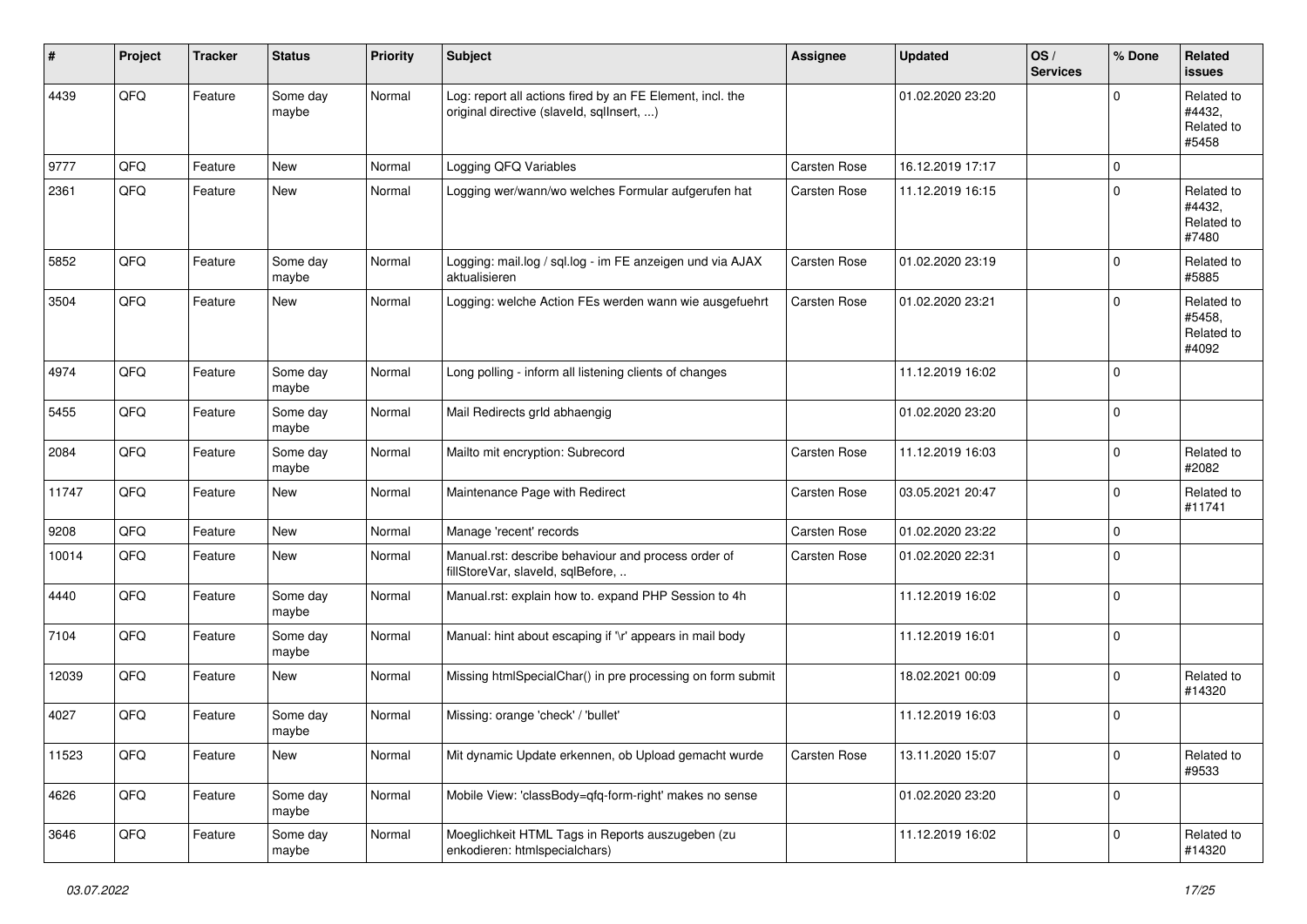| $\vert$ # | Project | <b>Tracker</b> | <b>Status</b>     | <b>Priority</b> | Subject                                                    | <b>Assignee</b> | <b>Updated</b>   | OS/<br><b>Services</b> | % Done       | <b>Related</b><br><b>issues</b>                                      |
|-----------|---------|----------------|-------------------|-----------------|------------------------------------------------------------|-----------------|------------------|------------------------|--------------|----------------------------------------------------------------------|
| 6765      | QFQ     | Feature        | <b>New</b>        | Normal          | Moeglichkeit via QFQ eigene Logs zu schreiben              | Carsten Rose    | 01.02.2020 23:21 |                        | $\mathbf 0$  |                                                                      |
| 10015     | QFQ     | Feature        | Priorize          | Normal          | Monospace in Textarea                                      | Carsten Rose    | 03.02.2020 13:40 |                        | $\mathbf 0$  |                                                                      |
| 9706      | QFO     | Feature        | <b>New</b>        | Normal          | Multi File Upload (hidden template group)                  | Carsten Rose    | 01.02.2020 23:22 |                        | $\mathbf 0$  | Related to<br>#7521,<br>Related to<br>#5562,<br>Related to<br>#13330 |
| 13331     | QFQ     | Bug            | <b>New</b>        | Normal          | Multi Form: Clear Icon misplaced                           | Carsten Rose    | 19.03.2022 17:47 |                        | $\mathsf 0$  |                                                                      |
| 13332     | QFQ     | <b>Bug</b>     | <b>New</b>        | Normal          | Multi Form: Required Felder werden visuell nicht markiert. | Carsten Rose    | 19.03.2022 17:47 |                        | $\pmb{0}$    |                                                                      |
| 13330     | QFO     | Feature        | In Progress       | Normal          | Multi Form: Upload                                         | Carsten Rose    | 07.11.2021 12:40 |                        | 50           | Related to<br>#9706                                                  |
| 4365      | QFQ     | Feature        | Some day<br>maybe | Normal          | Multi Language: new way of config                          | Carsten Rose    | 01.02.2020 23:20 |                        | $\mathbf 0$  |                                                                      |
| 11516     | QFQ     | Feature        | <b>New</b>        | Normal          | Multi Page Form (Previous/Next Buttons)                    | Carsten Rose    | 16.03.2021 17:52 |                        | $\mathsf 0$  |                                                                      |
| 10714     | QFQ     | Feature        | <b>New</b>        | Normal          | multi Table Form                                           | Carsten Rose    | 16.03.2021 18:44 |                        | $\mathsf 0$  |                                                                      |
| 12325     | QFQ     | <b>Bug</b>     | Priorize          | Normal          | MultiDB form.dbIndex not working for report syntax         | Carsten Rose    | 07.09.2021 13:37 |                        | $\mathbf 0$  | Related to<br>#12145,<br>Related to<br>#12314                        |
| 5695      | QFQ     | Feature        | In Progress       | Normal          | Multiform                                                  | Carsten Rose    | 02.01.2021 18:38 |                        | $\mathsf 0$  |                                                                      |
| 11695     | QFQ     | <b>Bug</b>     | <b>New</b>        | Normal          | MultiForm required FE Error                                | Carsten Rose    | 04.12.2020 13:34 |                        | $\mathsf 0$  |                                                                      |
| 9579      | QFQ     | Feature        | Some day<br>maybe | Normal          | Multiform with Process Row                                 | Carsten Rose    | 11.12.2019 16:01 |                        | $\mathbf 0$  |                                                                      |
| 11667     | QFQ     | <b>Bug</b>     | New               | Normal          | MySQL mariadb-server-10.3: Incorrect datetime value        | Carsten Rose    | 03.05.2021 20:48 |                        | $\mathbf{0}$ |                                                                      |
| 12023     | QFQ     | Feature        | <b>New</b>        | Normal          | MySQL Stored Precdure: QDECODESPECIALCHAR()                | Carsten Rose    | 16.02.2021 11:16 |                        | $\mathbf 0$  | Related to<br>#12022                                                 |
| 6437      | QFQ     | Feature        | <b>New</b>        | Normal          | Neuer Mode Button bei FormElementen                        | Carsten Rose    | 01.02.2020 23:21 |                        | $\Omega$     | Related to<br>#9668,<br>Blocked by<br>#9678                          |
| 6084      | QFQ     | Feature        | Some day<br>maybe | Normal          | New escape type: 'D' - convert date                        |                 | 01.02.2020 23:19 |                        | $\mathbf 0$  |                                                                      |
| 4446      | QFQ     | Feature        | Some day<br>maybe | Normal          | New FE get same feldContainerId as last modifed FE         |                 | 01.02.2020 23:20 |                        | $\mathsf 0$  |                                                                      |
| 7229      | QFQ     | Feature        | Some day<br>maybe | Normal          | New FormElement.type: Button                               |                 | 01.02.2021 12:32 |                        | $\mathbf 0$  |                                                                      |
| 5782      | QFQ     | Feature        | <b>New</b>        | Normal          | NextCloud API                                              | Carsten Rose    | 01.02.2020 10:02 |                        | $\pmb{0}$    |                                                                      |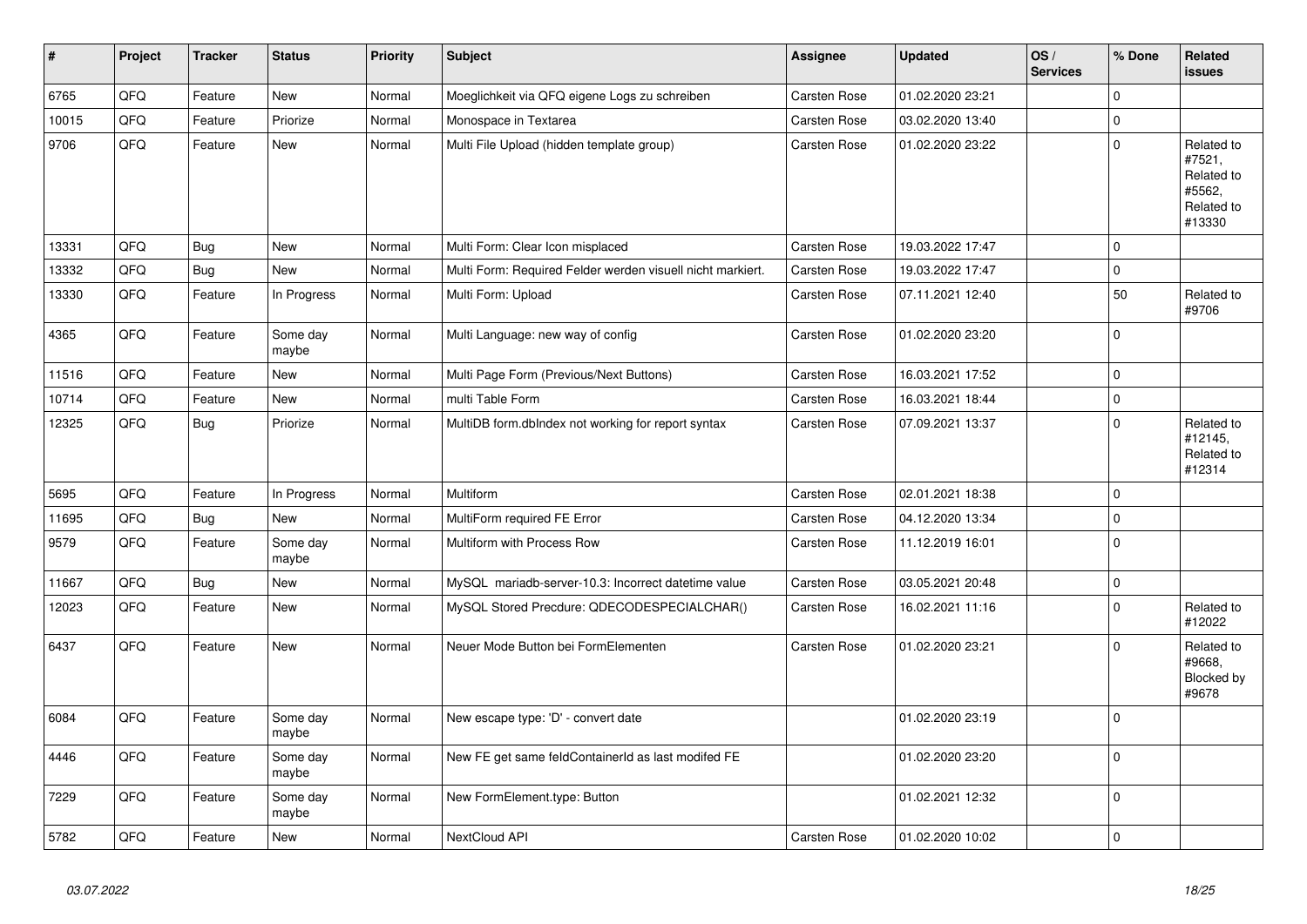| #     | Project | <b>Tracker</b> | <b>Status</b>     | <b>Priority</b> | <b>Subject</b>                                                                                        | <b>Assignee</b>     | <b>Updated</b>   | OS/<br><b>Services</b> | % Done      | Related<br><b>issues</b>                      |
|-------|---------|----------------|-------------------|-----------------|-------------------------------------------------------------------------------------------------------|---------------------|------------------|------------------------|-------------|-----------------------------------------------|
| 4546  | QFQ     | Bug            | Some day<br>maybe | Normal          | NH: SIP storage is destroyed                                                                          |                     | 01.02.2020 23:20 |                        | $\Omega$    |                                               |
| 3613  | QFQ     | Bug            | Some day<br>maybe | Normal          | note /note unchecked -> note div (col-md) wird weiterhin<br>gerendert                                 | Elias Villiger      | 01.02.2020 23:19 |                        | 100         |                                               |
| 12133 | QFQ     | <b>Bug</b>     | <b>New</b>        | Normal          | NPM, phpSpreadSheet aktualisieren                                                                     | Carsten Rose        | 15.03.2021 09:04 |                        | $\Omega$    |                                               |
| 14090 | QFQ     | Feature        | <b>New</b>        | Normal          | Nützliche _script funktionen                                                                          | Carsten Rose        | 28.05.2022 11:03 |                        | $\mathbf 0$ |                                               |
| 10011 | QFQ     | Feature        | Priorize          | Normal          | Offer new STORE_TYPO3 Variable 'beUser', 'beEmail'                                                    | Carsten Rose        | 08.05.2021 09:51 |                        | $\mathbf 0$ | Related to<br>#10012,<br>Related to<br>#12511 |
| 7685  | QFQ     | Bug            | <b>New</b>        | Normal          | Open FormElement from QFQ error message and save<br>modified record: error about missing {{formId:F}} | Carsten Rose        | 01.02.2020 23:22 |                        | $\Omega$    |                                               |
| 14175 | QFQ     | Bug            | In Progress       | Normal          | Opening a form with no QFQ Session cookie fails                                                       | Carsten Rose        | 03.06.2022 10:40 |                        | $\mathbf 0$ |                                               |
| 7681  | QFQ     | Feature        | New               | Normal          | Optional switch off 'check for modified record'                                                       | Carsten Rose        | 01.02.2020 23:21 |                        | $\mathbf 0$ |                                               |
| 10384 | QFQ     | Feature        | <b>New</b>        | Normal          | Parameter Exchange QFQ Instances                                                                      |                     | 07.05.2020 09:38 |                        | $\mathbf 0$ |                                               |
| 8101  | QFQ     | Feature        | Some day<br>maybe | Normal          | Password hash: support further hashing methods                                                        | Carsten Rose        | 16.09.2021 15:10 |                        | $\mathbf 0$ |                                               |
| 7336  | QFQ     | Feature        | Some day<br>maybe | Normal          | PDF Upload: disallow PDFs with specific Meta information                                              | Carsten Rose        | 11.12.2019 16:01 |                        | $\mathbf 0$ |                                               |
| 6261  | QFQ     | Feature        | <b>New</b>        | Normal          | Persistent SIP                                                                                        | Carsten Rose        | 12.06.2021 09:07 |                        | $\Omega$    | Related to<br>#10819                          |
| 10819 | QFQ     | Feature        | <b>New</b>        | Normal          | Persistent SIP - second try                                                                           | Carsten Rose        | 29.06.2020 23:02 |                        | $\mathbf 0$ | Related to<br>#6261                           |
| 2063  | QFQ     | Bug            | Some day<br>maybe | Normal          | Pills auf 'inaktiv' setzen falls keine Element auf dem Pill<br>sichtbar sind.                         | Benjamin Baer       | 11.12.2019 16:03 |                        | $\mathbf 0$ | Related to<br>#3752                           |
| 12556 | QFQ     | Feature        | New               | Normal          | Pills Title: colored = static or dynamic on allrequiredgiven                                          | Benjamin Baer       | 19.03.2022 17:49 |                        | $\mathbf 0$ |                                               |
| 11668 | QFQ     | Bug            | <b>New</b>        | Normal          | Play function.sql - problem with mysql                                                                | Carsten Rose        | 03.05.2021 20:48 |                        | $\mathbf 0$ |                                               |
| 10080 | QFQ     | Feature        | <b>New</b>        | Normal          | Popup on 'save' / 'close': configure dialog (answer<br>yes/no/cancle/)                                | <b>Carsten Rose</b> | 28.03.2021 20:52 |                        | $\Omega$    | Is duplicate<br>of #12262                     |
| 3495  | QFQ     | Feature        | Some day<br>maybe | Normal          | Predifined Parameter werden nicht in '+' (add new record)<br>SIP gerendert.                           |                     | 11.12.2019 16:02 |                        | $\mathbf 0$ |                                               |
| 4023  | QFQ     | Feature        | <b>New</b>        | Normal          | prepared statements - FE action: salveld, sqllnsert,<br>sqlUpdate, sqlDelete, sqlBefore, sqlAfter     | Carsten Rose        | 11.12.2019 16:15 |                        | $\mathbf 0$ |                                               |
| 10658 | QFQ     | Bug            | <b>New</b>        | Normal          | processReadOnly broken                                                                                | <b>Carsten Rose</b> | 27.05.2020 17:55 |                        | $\mathbf 0$ |                                               |
| 9135  | QFQ     | Feature        | Priorize          | Normal          | Progress Bar generic / replace old hourglass download<br>popup                                        | Benjamin Baer       | 03.01.2022 07:43 |                        | $\mathbf 0$ |                                               |
| 11980 | QFQ     | Feature        | In Progress       | Normal          | protected verzeichnis MUSS geschützt werden                                                           | <b>Carsten Rose</b> | 07.09.2021 13:30 |                        | $\Omega$    |                                               |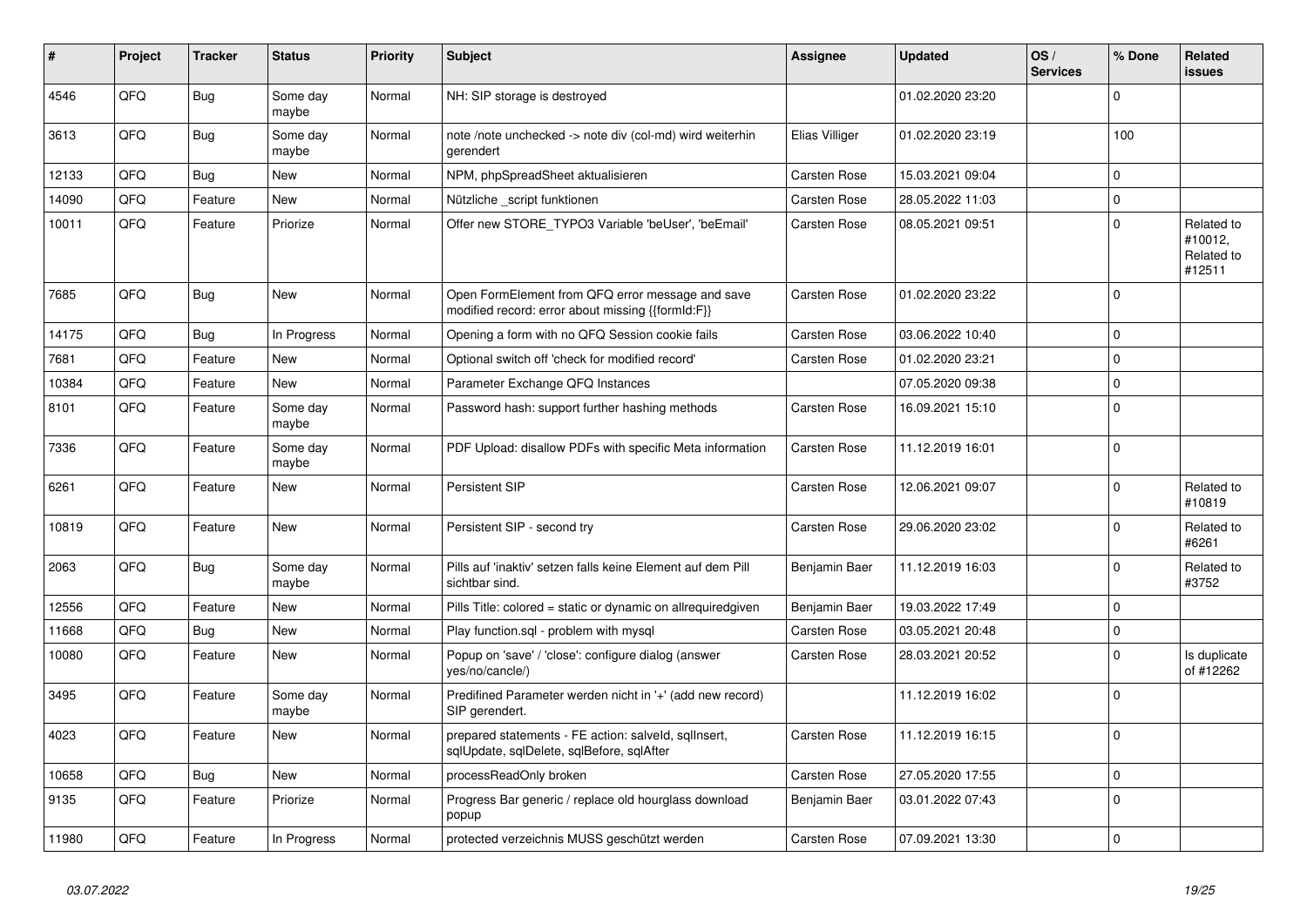| #     | Project | <b>Tracker</b> | <b>Status</b>     | <b>Priority</b> | Subject                                                                                                                               | <b>Assignee</b>        | <b>Updated</b>   | OS/<br><b>Services</b> | % Done      | Related<br><b>issues</b> |
|-------|---------|----------------|-------------------|-----------------|---------------------------------------------------------------------------------------------------------------------------------------|------------------------|------------------|------------------------|-------------|--------------------------|
| 1253  | QFQ     | Feature        | Some day<br>maybe | Normal          | QF: Colorpicker                                                                                                                       |                        | 11.12.2019 16:03 |                        | 0           |                          |
| 1251  | QFQ     | Feature        | Some day<br>maybe | Normal          | QF: Combo                                                                                                                             |                        | 11.12.2019 16:03 |                        | $\mathbf 0$ |                          |
| 955   | QFQ     | Feature        | Some day<br>maybe | Normal          | QF: Notizen vor/nach dem Form                                                                                                         |                        | 01.02.2020 23:20 |                        | $\Omega$    |                          |
| 1234  | QFQ     | Feature        | Some day<br>maybe | Normal          | QF: Record numbering: Im Grid soll in Spalte 1 optional die<br>laufende Nummer der Records angezeigt werden.                          |                        | 01.02.2020 23:20 |                        | $\mathbf 0$ |                          |
| 10124 | QFQ     | Feature        | Feedback          | Normal          | qfq AAI-Login                                                                                                                         | Karin Niffeler         | 07.05.2020 09:36 |                        | $\mathbf 0$ |                          |
| 14376 | QFQ     | Feature        | New               | Normal          | QFQ Bootstrap: if missing, create stored procedures                                                                                   | Enis Nuredini          | 19.06.2022 16:37 |                        | $\mathbf 0$ |                          |
| 13592 | QFQ     | Bug            | New               | Normal          | QFQ Build Queue: das vergeben von Tags klappt nicht. Es<br>werden keine Releases gebaut.                                              | Carsten Rose           | 19.03.2022 17:45 |                        | $\mathbf 0$ |                          |
| 5160  | QFQ     | Feature        | Some day<br>maybe | Normal          | QFQ collaborative / together.js, ShareJS, y-js, collaborative,                                                                        |                        | 11.12.2019 16:02 |                        | $\Omega$    |                          |
| 5389  | QFQ     | Feature        | Some day<br>maybe | Normal          | QFQ Design: Multline label / note                                                                                                     | Benjamin Baer          | 01.02.2020 23:19 |                        | $\Omega$    |                          |
| 6140  | QFQ     | <b>Bug</b>     | Priorize          | Normal          | QFQ DnD Sort: Locked fields                                                                                                           | Benjamin Baer          | 21.03.2022 09:56 |                        | $\mathbf 0$ |                          |
| 9024  | QFQ     | <b>Bug</b>     | Some day<br>maybe | Normal          | QFQ Einarbeitung                                                                                                                      |                        | 01.02.2020 15:56 |                        | $\Omega$    |                          |
| 1635  | QFQ     | Feature        | Some day<br>maybe | Normal          | QFQ Extension content record: weitere Optionen<br>einblenden.                                                                         | Carsten Rose           | 11.12.2019 16:03 |                        | $\mathbf 0$ |                          |
| 12465 | QFQ     | Feature        | New               | Normal          | QFQ Function: use in FE to fill StoreRecord                                                                                           | Carsten Rose           | 05.05.2021 21:58 |                        | $\mathbf 0$ |                          |
| 13609 | QFQ     | Feature        | <b>New</b>        | Normal          | QFQ Introduction: Seite aufloesen                                                                                                     | Philipp<br>Gröbelbauer | 28.05.2022 11:02 |                        | $\Omega$    |                          |
| 5892  | QFQ     | Feature        | Some day<br>maybe | Normal          | QFQ should use T3 API to manipulate FE GROUP<br>membership                                                                            |                        | 01.02.2020 23:20 |                        | $\Omega$    |                          |
| 7524  | QFQ     | <b>Bug</b>     | <b>New</b>        | Normal          | QFQ throws a 'General Error' if 'fileadmin/protected/log/' is<br>not writeable                                                        | Carsten Rose           | 01.02.2020 23:22 |                        | $\Omega$    |                          |
| 9927  | QFQ     | Feature        | <b>New</b>        | Normal          | QFQ Update: a) Update nur machen wenn BE User<br>eingeloggt ist., b) Bei Fehler genaue Meldung welcher<br>Updateschritt Probleme hat. | Carsten Rose           | 22.01.2020 12:59 |                        | $\mathbf 0$ |                          |
| 3692  | QFQ     | Feature        | Some day<br>maybe | Normal          | QFQ Webseite                                                                                                                          | Benjamin Baer          | 11.12.2019 16:02 |                        | $\Omega$    | Related to<br>#5033      |
| 7108  | QFQ     | Feature        | Some day<br>maybe | Normal          | QFQ Wrap Elements                                                                                                                     |                        | 11.12.2019 16:01 |                        | $\mathbf 0$ |                          |
| 4839  | QFQ     | Feature        | Some day<br>maybe | Normal          | qfq-handle in <head> Abschnitt</head>                                                                                                 | Carsten Rose           | 11.12.2019 16:02 |                        | $\mathbf 0$ |                          |
| 13528 | QFQ     | Bug            | New               | Normal          | qfq.io > releases: es wird kein neues Release angelegt                                                                                | Benjamin Baer          | 19.03.2022 17:46 |                        | $\mathbf 0$ |                          |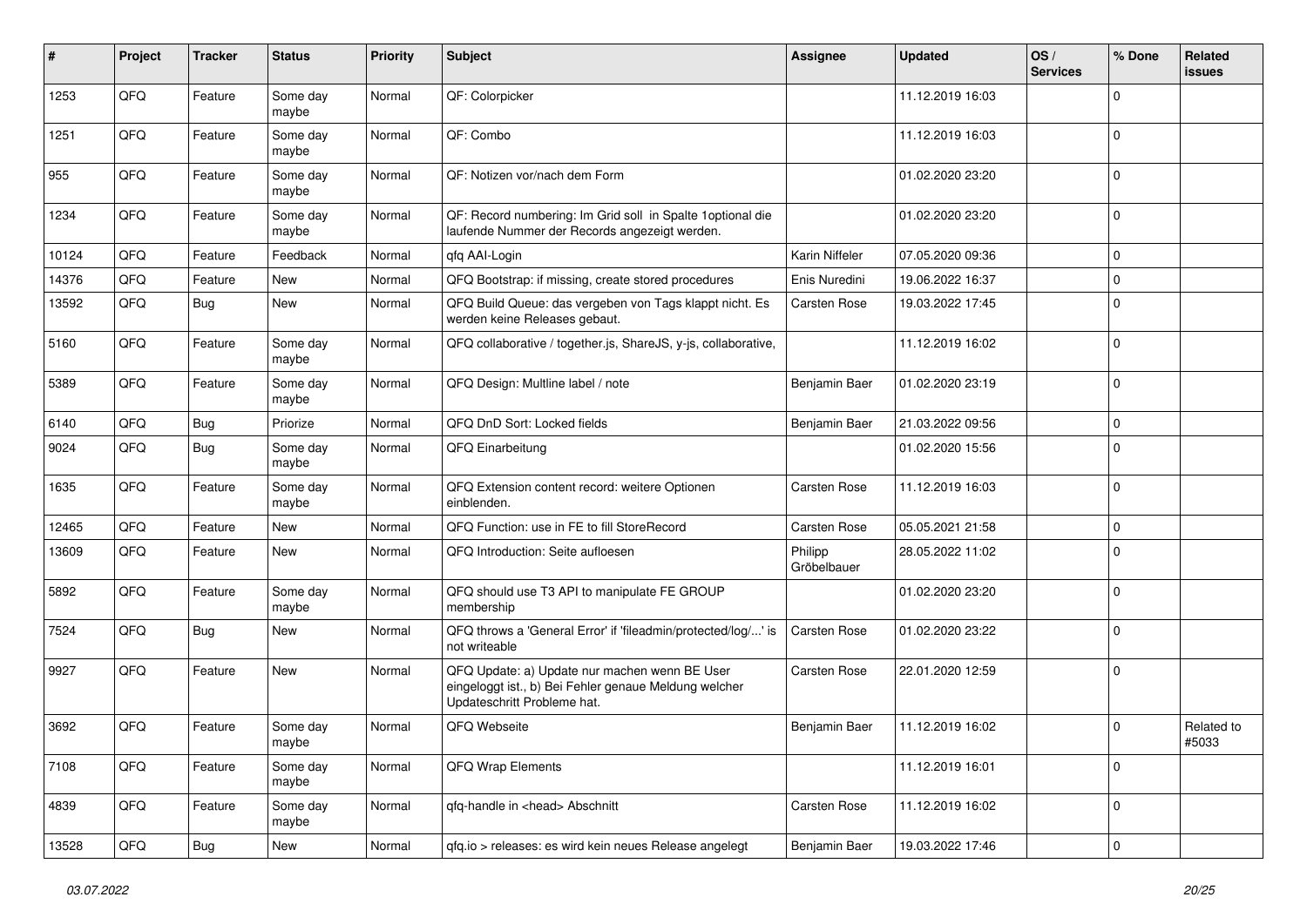| $\vert$ # | Project | <b>Tracker</b> | <b>Status</b>     | <b>Priority</b> | Subject                                                                             | Assignee            | <b>Updated</b>   | OS/<br><b>Services</b> | % Done      | Related<br><b>issues</b>                                               |
|-----------|---------|----------------|-------------------|-----------------|-------------------------------------------------------------------------------------|---------------------|------------------|------------------------|-------------|------------------------------------------------------------------------|
| 6574      | QFQ     | <b>Bug</b>     | Priorize          | Normal          | qfq.log: Fehlermeldung wurde angezeigt, aber nicht geloggt                          | Carsten Rose        | 01.02.2020 10:13 |                        | $\Omega$    |                                                                        |
| 5480      | QFQ     | Feature        | Some day<br>maybe | Normal          | QFQ: Dokumentation mit Screenshots versehen                                         | Carsten Rose        | 01.02.2020 23:20 |                        | $\mathbf 0$ | Related to<br>#9879                                                    |
| 8586      | QFQ     | Feature        | Some day<br>maybe | Normal          | QFQ: Enhance Error message for 'record not found'                                   | Carsten Rose        | 16.09.2021 15:10 |                        | $\mathbf 0$ |                                                                        |
| 4771      | QFQ     | <b>Bug</b>     | Some day<br>maybe | Normal          | qfq: select-down-values empty after save (edit-form for<br>program administrators)  | <b>Carsten Rose</b> | 01.02.2020 23:20 |                        | $\Omega$    | Related to<br>#4549, Has<br>duplicate<br>#4282                         |
| 7520      | QFQ     | Feature        | <b>New</b>        | Normal          | QR Code:  AS _qr ( AS _link)                                                        | Carsten Rose        | 01.02.2020 23:22 |                        | $\mathbf 0$ |                                                                        |
| 5851      | QFQ     | Feature        | Some day<br>maybe | Normal          | Queue System implementieren: MQTT, RabbitMQ                                         |                     | 01.02.2020 23:20 |                        | $\mathbf 0$ | Related to<br>#5715                                                    |
| 6483      | QFQ     | <b>Bug</b>     | <b>New</b>        | Normal          | R Store funktioniert nicht bei 'Report Notation' im FE                              | Carsten Rose        | 01.02.2020 23:21 |                        | $\mathbf 0$ |                                                                        |
| 9020      | QFQ     | Bug            | Some day<br>maybe | Normal          | radio mit buttonClass und dynamicUpdate lassen sich nicht<br>kombinieren            |                     | 11.12.2019 16:01 |                        | $\mathbf 0$ |                                                                        |
| 7924      | QFQ     | Feature        | <b>New</b>        | Normal          | Radio/Checkbox with Tooltip                                                         | Carsten Rose        | 01.02.2020 23:22 |                        | $\mathsf 0$ |                                                                        |
| 11239     | QFQ     | <b>Bug</b>     | <b>New</b>        | Normal          | Radiobutton (plain): horizontales Rendern abhängig vom<br>Datentyp in der Datenbank | Carsten Rose        | 30.09.2020 18:37 |                        | $\mathbf 0$ |                                                                        |
| 7513      | QFQ     | <b>Bug</b>     | <b>New</b>        | Normal          | Radios not correct aligned                                                          | Carsten Rose        | 01.02.2020 23:22 |                        | $\mathbf 0$ |                                                                        |
| 7795      | QFQ     | <b>Bug</b>     | <b>New</b>        | Normal          | Readonly Form: Typeahead-Felder                                                     | Carsten Rose        | 01.02.2020 23:22 |                        | $\mathbf 0$ | Related to<br>#10640                                                   |
| 3867      | QFQ     | Feature        | Priorize          | Normal          | Readonly Formular: Template Groups add/delete<br>ausbeldnen                         | Carsten Rose        | 05.05.2021 22:12 |                        | $\mathbf 0$ |                                                                        |
| 1623      | QFQ     | Feature        | Some day<br>maybe | Normal          | RealURL                                                                             |                     | 11.12.2019 16:03 |                        | 30          |                                                                        |
| 7280      | QFQ     | Feature        | <b>New</b>        | Normal          | recently used table                                                                 | Carsten Rose        | 01.02.2020 23:21 |                        | $\mathbf 0$ |                                                                        |
| 7480      | QFQ     | Feature        | <b>New</b>        | Normal          | Record History (Undo / Redo)                                                        | Carsten Rose        | 11.12.2019 16:16 |                        | $\mathbf 0$ | Related to<br>#2361                                                    |
| 7099      | QFQ     | Feature        | <b>New</b>        | Normal          | Redesign FormEditor                                                                 | Carsten Rose        | 01.02.2020 23:21 |                        | $\mathbf 0$ |                                                                        |
| 13700     | QFQ     | Feature        | <b>New</b>        | Normal          | Redesign gfg.io Seite                                                               | Carsten Rose        | 19.03.2022 17:43 |                        | $\mathbf 0$ |                                                                        |
| 10012     | QFQ     | Feature        | Priorize          | Normal          | redirectAllMailTo: {{beEmail:T}}                                                    | Carsten Rose        | 08.05.2021 09:54 |                        | $\mathbf 0$ | Related to<br>#12412,<br>Related to<br>#12413,<br>Related to<br>#10011 |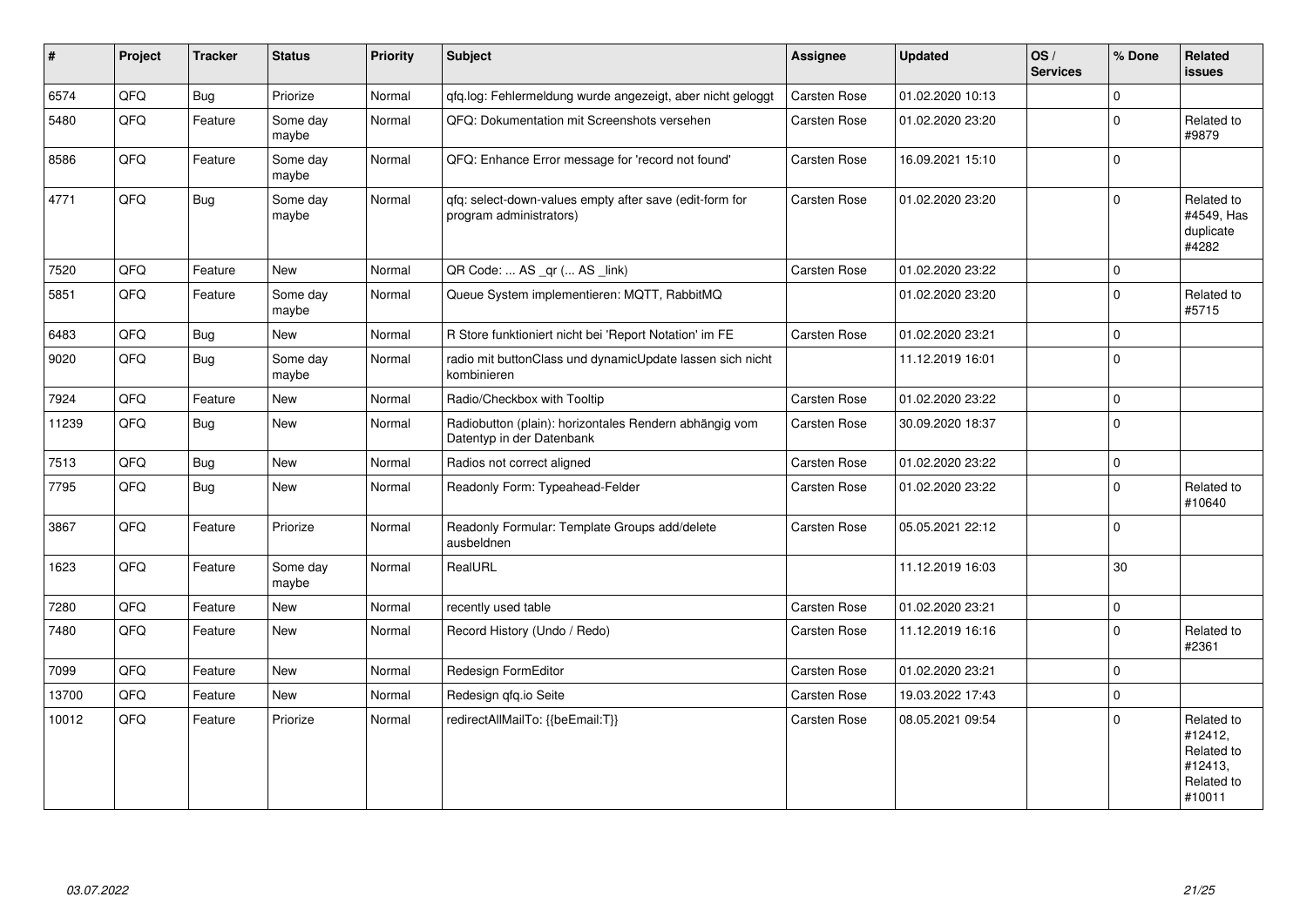| ∦     | Project | <b>Tracker</b> | <b>Status</b>     | <b>Priority</b> | <b>Subject</b>                                                                                     | <b>Assignee</b>     | <b>Updated</b>   | OS/<br><b>Services</b> | % Done      | Related<br><b>issues</b>                                              |
|-------|---------|----------------|-------------------|-----------------|----------------------------------------------------------------------------------------------------|---------------------|------------------|------------------------|-------------|-----------------------------------------------------------------------|
| 12611 | QFQ     | Feature        | Some day<br>maybe | Normal          | Refactoring: Bootstrap with Lazy Loading                                                           | <b>Carsten Rose</b> | 08.06.2022 10:37 |                        | $\Omega$    | Related to<br>#12490,<br>Related to<br>#10013,<br>Related to<br>#7732 |
| 4640  | QFQ     | Feature        | Some day<br>maybe | Normal          | Rename System Forms                                                                                |                     | 01.02.2020 23:20 |                        | $\Omega$    |                                                                       |
| 10005 | QFQ     | Feature        | Priorize          | Normal          | Report / special column name:  AS _calendar                                                        | <b>Carsten Rose</b> | 03.06.2020 17:28 |                        | $\mathbf 0$ |                                                                       |
| 11323 | QFQ     | Feature        | Some day<br>maybe | Normal          | Report Frontend Editor Modal + Codemirror                                                          | Carsten Rose        | 16.09.2021 15:10 |                        | $\Omega$    | Related to<br>#11036                                                  |
| 8975  | QFQ     | Feature        | New               | Normal          | Report Notation: 2.0                                                                               | Carsten Rose        | 01.02.2020 23:22 |                        | $\mathbf 0$ | Related to<br>#8963                                                   |
| 9983  | QFQ     | Feature        | New               | Normal          | Report Notation: new keyword 'range'                                                               | Carsten Rose        | 01.02.2020 15:55 |                        | $\Omega$    |                                                                       |
| 7261  | QFQ     | <b>Bug</b>     | New               | Normal          | Report pathFilename for user without path, only the filename                                       | <b>Carsten Rose</b> | 01.02.2020 23:21 |                        | $\Omega$    |                                                                       |
| 6723  | QFQ     | Feature        | <b>New</b>        | Normal          | Report QFQ Installation and Version                                                                | <b>Carsten Rose</b> | 12.06.2021 09:07 |                        | $\mathbf 0$ |                                                                       |
| 10463 | QFQ     | Feature        | New               | Normal          | Report link: expliztes setzen von HTML Tags (Bedarf fuer<br>'data-selenium' & 'id')                | Enis Nuredini       | 23.03.2022 09:23 |                        | $\Omega$    | Related to<br>#7648                                                   |
| 9535  | QFQ     | Bug            | Feedback          | Normal          | Report:  AS '_vertical' - column to wide - vertical >> rot45,<br>rot90                             | Benjamin Baer       | 01.02.2020 15:56 |                        | $\mathbf 0$ |                                                                       |
| 11534 | QFQ     | Feature        | New               | Normal          | Report: Action on selected rows - Table batchprocessing<br>feature                                 |                     | 18.11.2020 08:15 |                        | $\mathbf 0$ |                                                                       |
| 3991  | QFQ     | Feature        | Some day<br>maybe | Normal          | report: Columnname '_skipWrap' skips 'fbeg', 'fend'                                                | Carsten Rose        | 11.12.2019 16:03 |                        | $\Omega$    |                                                                       |
| 14323 | QFQ     | <b>Bug</b>     | In Progress       | Normal          | Report: render=both single - no impact                                                             | Carsten Rose        | 19.06.2022 18:31 |                        | $\mathbf 0$ |                                                                       |
| 4435  | QFQ     | Feature        | Some day<br>maybe | Normal          | Report: striptags - specify allowed tags                                                           |                     | 01.02.2020 23:20 |                        | $\Omega$    |                                                                       |
| 9811  | QFQ     | Feature        | <b>New</b>        | Normal          | Report: tag every n'th row                                                                         | Carsten Rose        | 01.02.2020 23:22 |                        | $\mathbf 0$ |                                                                       |
| 5345  | QFQ     | Feature        | New               | Normal          | Report: UPDATE / INSERT / DELETE statements should<br>trigger subqueries, depending on the result. | Carsten Rose        | 27.05.2020 16:11 |                        | $\mathbf 0$ |                                                                       |
| 5129  | QFQ     | Feature        | Some day<br>maybe | Normal          | Reports: SQL fuer x Achse und y Achse                                                              |                     | 11.12.2019 16:02 |                        | $\Omega$    |                                                                       |
| 9855  | QFQ     | <b>Bug</b>     | New               | Normal          | Required Check                                                                                     |                     | 01.02.2020 15:56 |                        | $\mathbf 0$ |                                                                       |
| 4454  | QFQ     | <b>Bug</b>     | Some day<br>maybe | Normal          | Required Elements: multiple elements in a row - whole row<br>marked if only one input is empty.    | Benjamin Baer       | 01.02.2020 23:20 |                        | $\Omega$    |                                                                       |
| 14028 | QFQ     | Feature        | New               | Normal          | Required notification: visual nicer                                                                | Enis Nuredini       | 28.05.2022 11:01 |                        | $\mathbf 0$ |                                                                       |
| 7921  | QFQ     | Feature        | Some day<br>maybe | Normal          | Rest API Export: URL kuerzer machen                                                                |                     | 01.02.2020 23:19 |                        | $\mathbf 0$ |                                                                       |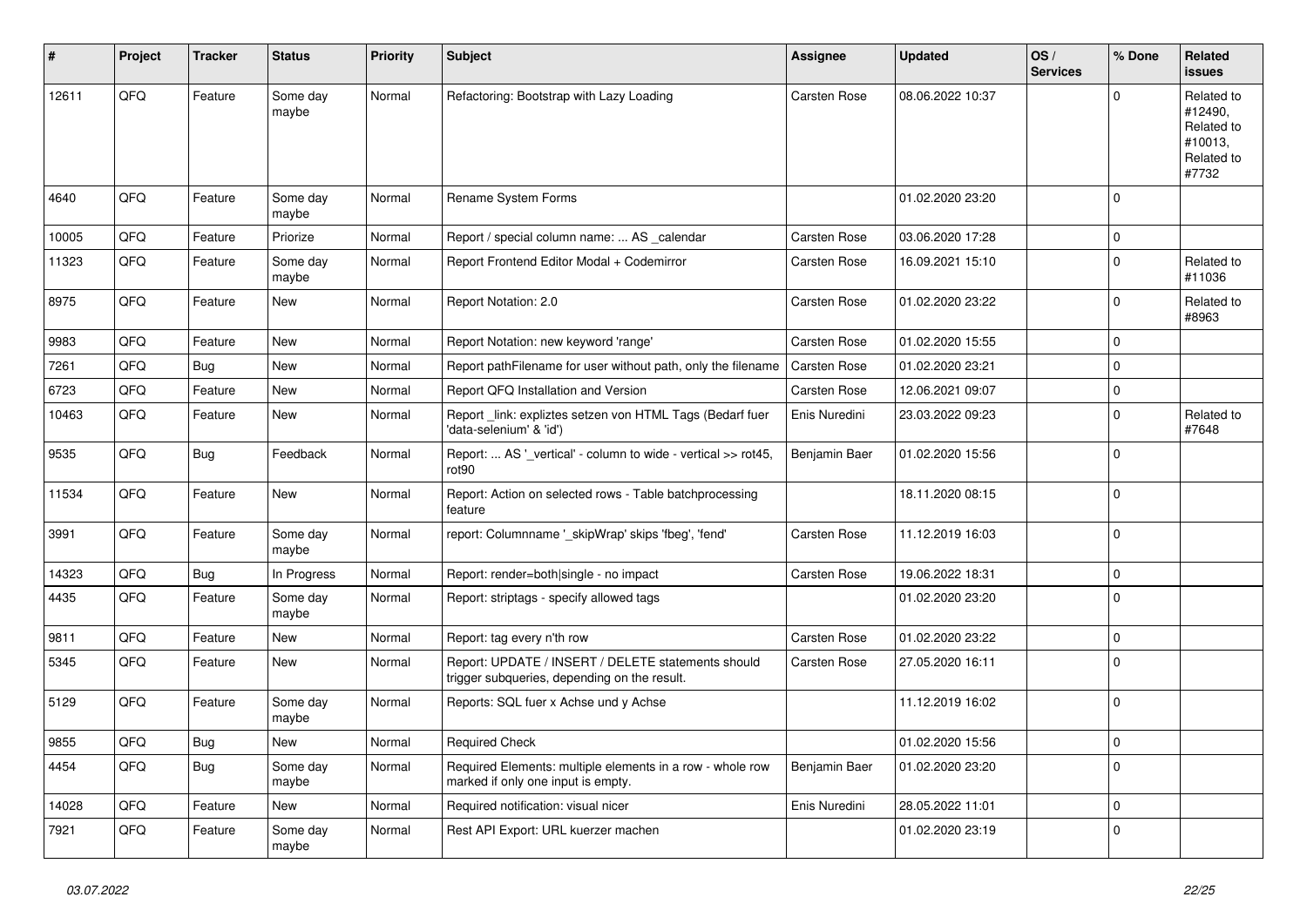| $\pmb{\#}$ | Project | <b>Tracker</b> | <b>Status</b>     | <b>Priority</b> | Subject                                                                                           | <b>Assignee</b> | <b>Updated</b>   | OS/<br><b>Services</b> | % Done      | Related<br><b>issues</b> |
|------------|---------|----------------|-------------------|-----------------|---------------------------------------------------------------------------------------------------|-----------------|------------------|------------------------|-------------|--------------------------|
| 9394       | QFQ     | Feature        | Priorize          | Normal          | REST: allow for non numerical ids in get requests                                                 | Carsten Rose    | 05.05.2021 22:10 |                        | $\Omega$    |                          |
| 5366       | QFQ     | Feature        | Priorize          | Normal          | Saving with keyboard shortcuts                                                                    | Benjamin Baer   | 21.03.2022 09:47 |                        | $\mathbf 0$ |                          |
| 5428       | QFQ     | Feature        | Some day<br>maybe | Normal          | secure thumbnail: late render on access.                                                          | Carsten Rose    | 01.02.2020 23:20 |                        | $\Omega$    |                          |
| 11076      | QFQ     | Feature        | In Progress       | Normal          | SELECT  AS _websocket                                                                             | Carsten Rose    | 30.08.2020 17:49 |                        | $\Omega$    |                          |
| 7730       | QFQ     | Feature        | Priorize          | Normal          | SELECT Box: title in between                                                                      | Benjamin Baer   | 01.02.2020 23:22 |                        | $\mathbf 0$ |                          |
| 7519       | QFQ     | Feature        | New               | Normal          | Select: Multi                                                                                     | Carsten Rose    | 01.02.2020 23:22 |                        | $\mathbf 0$ |                          |
| 7616       | QFQ     | Bug            | Priorize          | Normal          | Selectlist with Enum & Dynamic Update                                                             | Carsten Rose    | 01.02.2020 10:13 |                        | $\Omega$    |                          |
| 14227      | QFQ     | Feature        | New               | Normal          | Selenium Konkurrenz: cypress.io                                                                   | Enis Nuredini   | 28.05.2022 11:02 |                        | $\mathbf 0$ |                          |
| 13900      | QFQ     | Feature        | Priorize          | Normal          | Selenium: Check das Cookie/PDF funktioniert                                                       | Enis Nuredini   | 25.03.2022 12:45 |                        | $\mathbf 0$ |                          |
| 13899      | QFQ     | Bug            | ToDo              | Normal          | Selenium: zum laufen bringen                                                                      | Enis Nuredini   | 25.03.2022 10:24 |                        | $\mathbf 0$ |                          |
| 11080      | QFQ     | Feature        | <b>New</b>        | Normal          | Send MQTT messages                                                                                | Carsten Rose    | 29.08.2020 19:49 |                        | $\mathbf 0$ |                          |
| 7014       | QFQ     | Bug            | <b>New</b>        | Normal          | Sending invalid emails succeeds when<br>debug.redirectAllMailTo is set                            | Carsten Rose    | 01.02.2020 23:21 |                        | $\Omega$    |                          |
| 4956       | QFQ     | Feature        | Some day<br>maybe | Normal          | Sendmail: Benutzerdefinierte Headers                                                              | Carsten Rose    | 11.12.2019 16:02 |                        | l 0         |                          |
| 4551       | QFQ     | Feature        | Some day<br>maybe | Normal          | Set 'pills' via dynamicUpdate to show/hide/disabled                                               |                 | 01.02.2020 23:20 |                        | $\mathbf 0$ | Related to<br>#3752      |
| 8963       | QFQ     | Feature        | Priorize          | Normal          | Setting values in a store: flexible way                                                           | Carsten Rose    | 05.05.2021 22:10 |                        | $\Omega$    | Related to<br>#8975      |
| 7107       | QFQ     | Feature        | Some day<br>maybe | Normal          | Showcase Registration Tool: Anmeldung / Administration :<br>Liste Anmeldungen / Emaileinaldung    | Carsten Rose    | 11.12.2019 16:01 |                        | $\Omega$    |                          |
| 9707       | QFQ     | Feature        | New               | Normal          | SIP security: encode pageld and check pageld on decode                                            | Carsten Rose    | 01.02.2020 23:22 |                        | $\mathbf 0$ |                          |
| 12512      | QFQ     | Bug            | New               | Normal          | Some MySQL Installation can't use 'stored procedures'                                             | Carsten Rose    | 19.03.2022 17:48 |                        | $\mathbf 0$ |                          |
| 4442       | QFQ     | Feature        | Some day<br>maybe | Normal          | Special Column Name: _link - new symbol G (Glyph) to<br>choose any available symbol               |                 | 11.12.2019 16:02 |                        | $\Omega$    |                          |
| 7683       | QFQ     | Feature        | New               | Normal          | Special column names in '{{ SELECT  AS _link }}' should<br>be detected                            | Carsten Rose    | 01.02.2020 23:21 |                        | $\Omega$    |                          |
| 9928       | QFQ     | Feature        | Priorize          | Normal          | SpecialColumnName: a) Deprecated: ' AS "_+tag " ', b)<br>New: ' AS "_ <tag1><tag2>"</tag2></tag1> | Carsten Rose    | 01.02.2020 23:17 |                        | $\mathbf 0$ | Related to<br>#9929      |
| 8806       | QFQ     | Feature        | New               | Normal          | SQL Function nl2br                                                                                | Carsten Rose    | 01.02.2020 23:22 |                        | 0           |                          |
| 4050       | QFQ     | Feature        | New               | Normal          | sql.log: 1) FormElement ID which causes a specific action,<br>2) Result in the same row.          | Carsten Rose    | 15.04.2020 11:35 |                        | $\mathbf 0$ | Related to<br>#5458      |
| 12504      | QFQ     | Feature        | Priorize          | Normal          | sql.log: report fe.id                                                                             | Carsten Rose    | 05.05.2021 22:09 |                        | $\mathbf 0$ |                          |
| 3941       | QFQ     | Feature        | Some day<br>maybe | Normal          | sqlAfter: es sollten mehrere moeglich sein                                                        | Carsten Rose    | 11.12.2019 16:03 |                        | $\Omega$    | Related to<br>#3942      |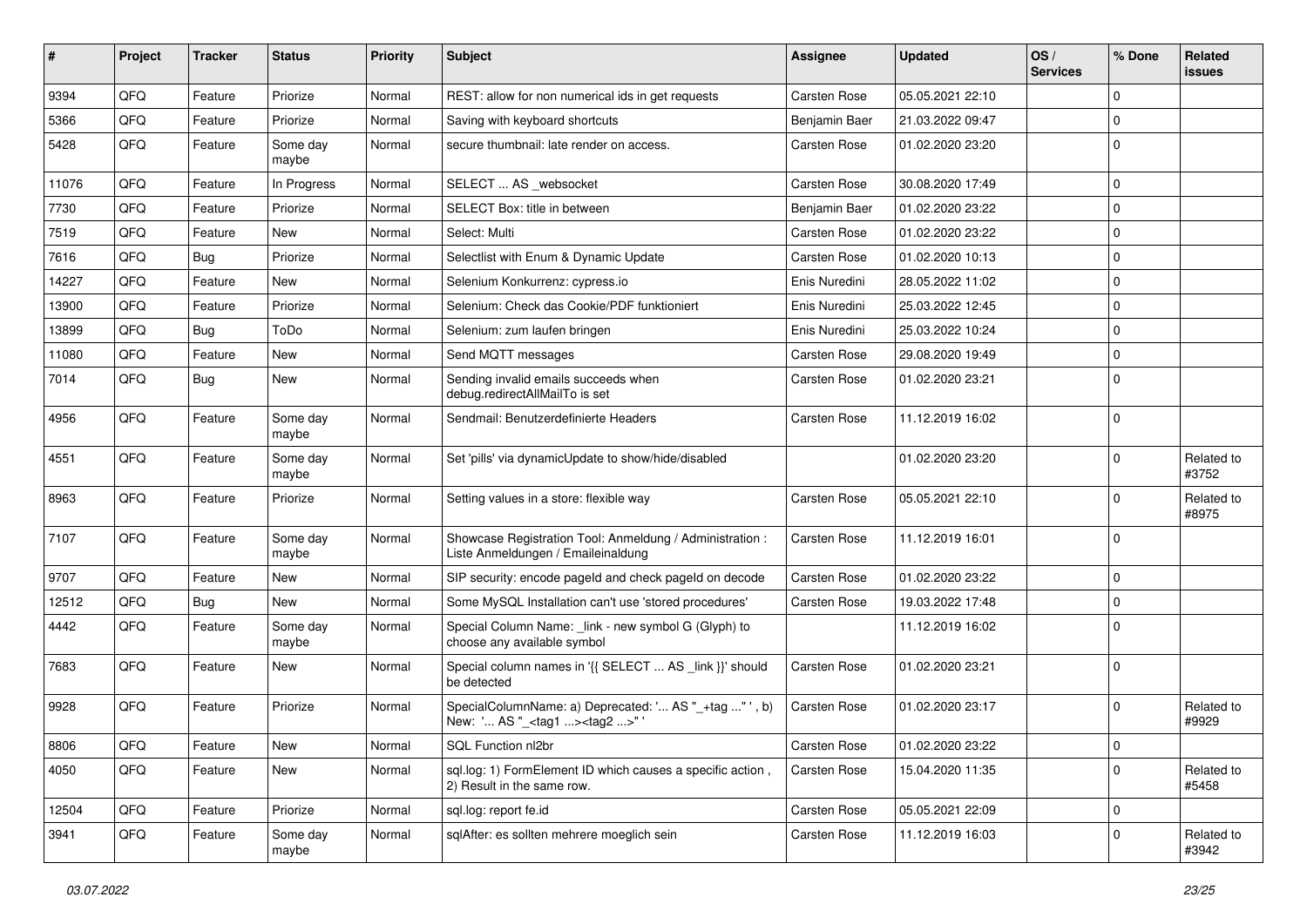| $\pmb{\#}$ | Project | <b>Tracker</b> | <b>Status</b>     | <b>Priority</b> | <b>Subject</b>                                                                                       | <b>Assignee</b>                                        | <b>Updated</b>   | OS/<br><b>Services</b> | % Done              | <b>Related</b><br><b>issues</b>               |                      |
|------------|---------|----------------|-------------------|-----------------|------------------------------------------------------------------------------------------------------|--------------------------------------------------------|------------------|------------------------|---------------------|-----------------------------------------------|----------------------|
| 4026       | QFQ     | Feature        | Some day<br>maybe | Normal          | sqlLog.sql: log number of FE.id                                                                      | Carsten Rose                                           | 11.12.2019 16:03 |                        | $\Omega$            | Related to<br>#5458                           |                      |
| 9129       | QFQ     | Feature        | New               | Normal          | sqlValidate: Message as notification, not as error                                                   | Carsten Rose                                           | 01.02.2020 23:22 |                        | $\mathbf 0$         | Related to<br>#9128                           |                      |
| 12413      | QFQ     | Feature        | <b>New</b>        | Normal          | STORE_TYPO3: enhance for {{be_users.email:T}},<br>{{fe users.email:T}}                               | Carsten Rose                                           | 03.05.2021 20:45 |                        | $\Omega$            | Related to<br>#12412,<br>Related to<br>#10012 |                      |
| 11775      | QFQ     | Feature        | <b>New</b>        | Normal          | Subrecord Tooltip pro Feld                                                                           | Carsten Rose                                           | 18.12.2020 15:22 |                        | $\mathbf 0$         | Related to<br>#11955                          |                      |
| 3432       | QFQ     | Feature        | <b>New</b>        | Normal          | subrecord: dynamicUpdate                                                                             | Carsten Rose                                           | 11.06.2020 21:10 |                        | $\mathbf 0$         | Related to<br>#5691                           |                      |
| 8187       | QFQ     | Feature        | New               | Normal          | Subrecord: enable/hide new button - make new/edit/delete<br>customizeable.                           | Carsten Rose                                           | 06.03.2021 18:44 |                        | $\mathbf 0$         | Related to<br>#11326                          |                      |
| 11955      | QFQ     | Feature        | New               | Normal          | subrecord: new title option to set <th> attributes - e.g. to<br/>customize tablesorter options.</th> | attributes - e.g. to<br>customize tablesorter options. | Carsten Rose     | 03.05.2021 20:47       |                     | $\mathbf 0$                                   | Related to<br>#11775 |
| 12135      | QFQ     | Feature        | New               | Normal          | Subrecord: Notiz                                                                                     |                                                        | 24.04.2021 16:58 |                        | $\mathbf 0$         |                                               |                      |
| 7281       | QFQ     | Bug            | Some day<br>maybe | Normal          | Subrecords: on large screen separator line too short                                                 |                                                        | 01.02.2020 23:19 |                        | $\mathbf 0$         |                                               |                      |
| 7574       | QFQ     | <b>Bug</b>     | <b>New</b>        | Normal          | Substitute error: form element not reported / dont parse<br>Form.note                                | Carsten Rose                                           | 01.02.2020 23:21 |                        | $\mathbf 0$         |                                               |                      |
| 12477      | QFQ     | Feature        | <b>New</b>        | Normal          | Support for refactoring: Form, FormElement, diverse<br>Tabellen/Spalten, tt-content Records          | Carsten Rose                                           | 03.05.2021 20:45 |                        | $\mathbf 0$         |                                               |                      |
| 12520      | QFQ     | Bug            | <b>New</b>        | Normal          | Switch FE User: still active even FE User session expired                                            | Carsten Rose                                           | 19.03.2022 17:48 |                        | $\mathbf 0$         |                                               |                      |
| 3402       | QFQ     | Feature        | Some day<br>maybe | Normal          | Syntax Highlighting via CodeMirror                                                                   | Carsten Rose                                           | 11.12.2019 16:02 |                        | 100                 | Related to<br>#3207                           |                      |
| 12584      | QFQ     | Feature        | Feedback          | Normal          | T3 v10 migration script: replace alias-patterns (v11)                                                | Carsten Rose                                           | 28.05.2022 11:12 |                        | 100                 |                                               |                      |
| 14304      | QFQ     | Bug            | New               | Normal          | table sorter view safer does not work                                                                | Carsten Rose                                           | 10.06.2022 11:49 |                        | $\mathbf 0$         |                                               |                      |
| 10745      | QFQ     | Feature        | Some day<br>maybe | Normal          | <b>Tablesorter Excel Export</b>                                                                      | Carsten Rose                                           | 16.09.2021 15:09 |                        | $\mathbf 0$         |                                               |                      |
| 9130       | QFQ     | Feature        | Some day<br>maybe | Normal          | tablesorter: Automatic Row numbering / Zeilenummer                                                   | Benjamin Baer                                          | 01.02.2020 23:22 |                        | $\mathbf 0$         |                                               |                      |
| 11892      | QFQ     | Feature        | New               | Normal          | tablesorter: columns with links are hard to order - new<br>qualifier 'Y: <ord>'</ord>                | Enis Nuredini                                          | 23.03.2022 09:22 |                        | $\mathsf 0$         |                                               |                      |
| 12679      | QFQ     | Feature        | New               | Normal          | tablesorter: custom column width                                                                     | Carsten Rose                                           | 16.06.2021 11:10 |                        | $\mathsf{O}\xspace$ |                                               |                      |
| 6970       | QFQ     | Feature        | Some day<br>maybe | Normal          | tablesorter: default fuer 'sortReset' aendern von 'Ctrl' zu 'Alt'                                    | Benjamin Baer                                          | 01.02.2020 23:21 |                        | $\mathbf 0$         |                                               |                      |
| 4445       | QFO     | Feature        | Some day<br>maybe | Normal          | template group: Option to simulate fieldset                                                          |                                                        | 28.06.2021 14:11 |                        | $\mathbf 0$         |                                               |                      |